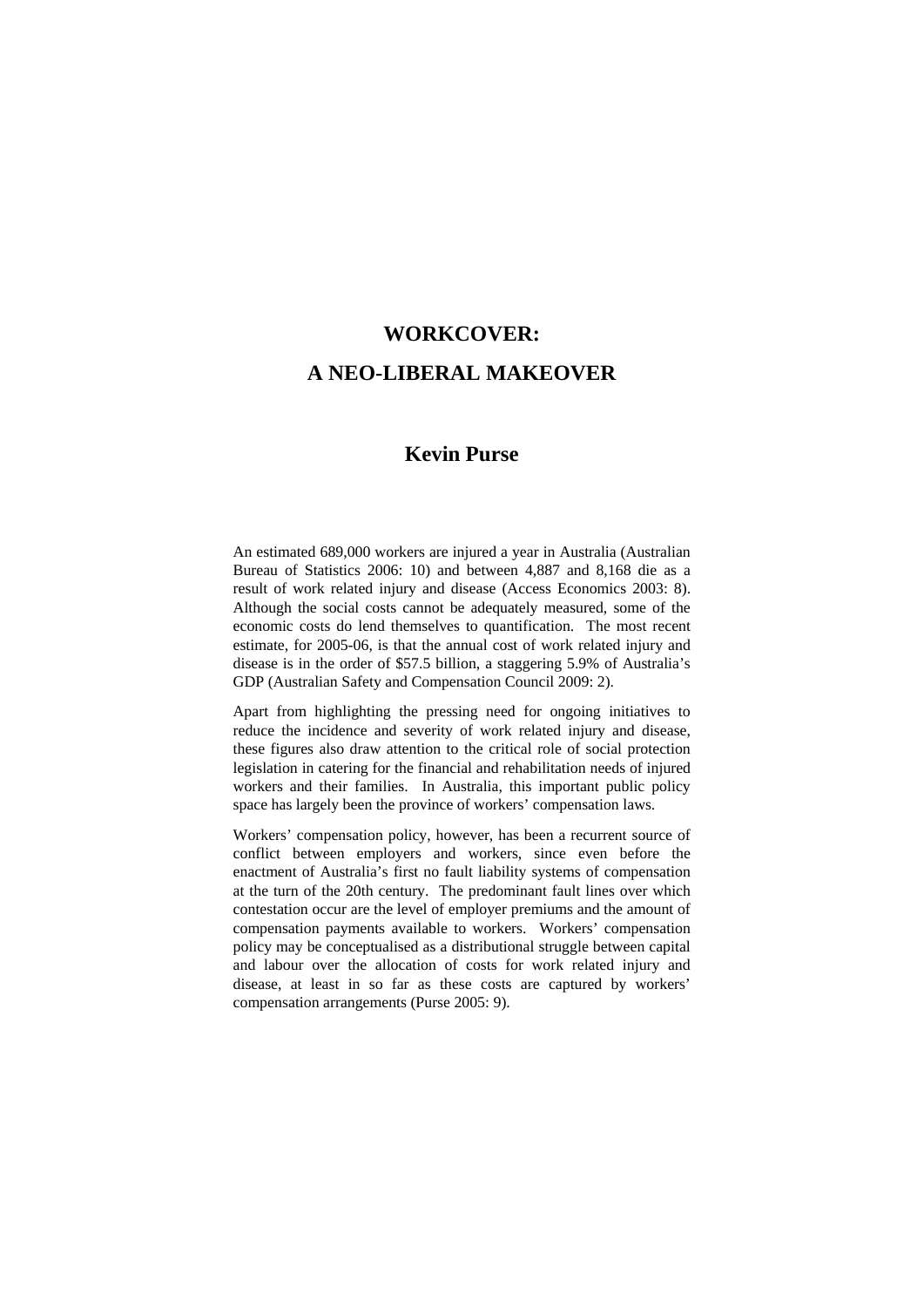Within this framework workers' compensation payments may be regarded as the commodification of work related injury and disease – the 'price' paid by employers for the appropriation of workers' health associated with their employment (*ibid*: 8). In contrast to wages and most other working conditions, however, the type and quantum of payments to injured workers are determined directly by the state, largely in response to demands by business interests and trade unions. The process is further complicated by the federalist nature of the Australian state. Historically, this has often resulted in significant developments in one jurisdiction being adopted in others. Sometimes this policy transfer process has worked in favour of workers while on other occasions it has worked to the advantage of the employers. Examples of the former include the extension of eligibility for compensation from the 1940s onwards and improvements in weekly payments that occurred in several jurisdictions during the 1970s. Employers have benefited from the widespread adoption of step-downs – phased reductions in weekly payments – and a tightening of eligibility that occurred during the first half of the 1990s (*ibid:* 12-17).

More generally, workers' compensation policy in Australia can be depicted in terms of 'punctuated equilibrium', in which legislative change has followed a trajectory of largely incremental change interspersed with episodes of comparatively rapid, often radical, shifts in policy. Although the precise configuration of change has varied between the various jurisdictions, the years from the late 1980s through to the mid 1990s were a period of generalised rapid change characterised by a rollback of workers' entitlements, to a greater or lesser extent, in all States. With the exception of the 1987 New South Wales legislative changes enacted by the Unsworth Labor government, which abolished the right of injured workers to sue their employers for negligence and dramatically curtailed the duration of weekly payments for partially incapacitated workers, the rollback process was most vigorously pursued by Liberal and Liberal Coalition governments (*ibid:* 9-16).

This was nowhere more evident than in Victoria following the election of the Kennett Liberal Coalition Government in late 1992. The ailing WorkCare system was replaced by a new scheme based firmly on neoliberal principles and directed at making "Victorian industry more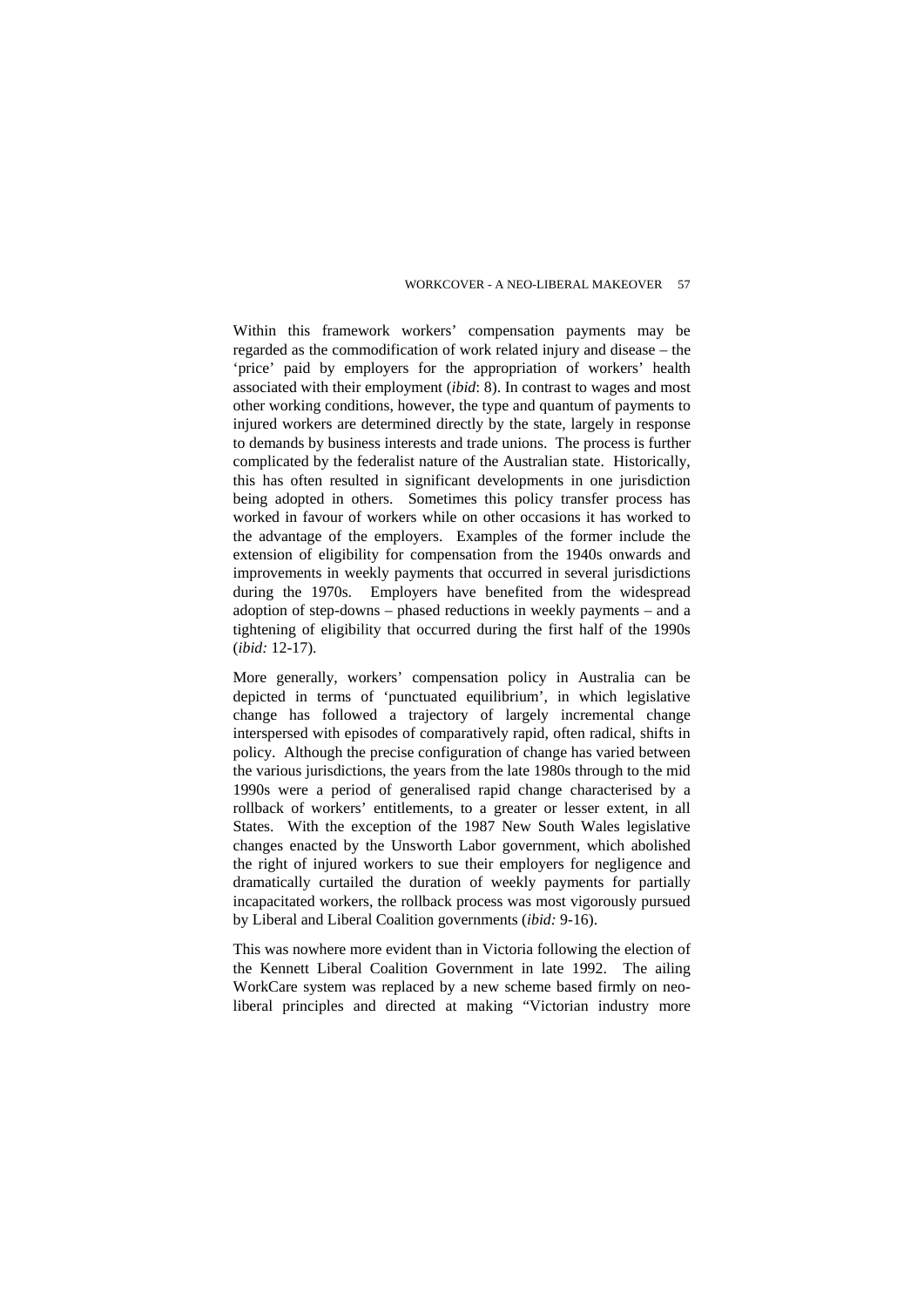competitive with other States" (Victorian Parliamentary Debates, HA, 30/10/1992: 307). The major changes included an immediate step-down in weekly payments, a further step-down after 26 weeks of incapacity and the termination of weekly payments altogether for most injured workers after 104 weeks; the tightening of eligibility for compensation, the prohibition of claims for journey injuries incurred during travel between home and work; and an overhaul of the dispute resolution system (Victorian WorkCover Authority 1993: 12**).** 

This was followed in 1997 by the abolition of the right of injured workers to seek common law damages against their employers for negligence (Accident Compensation (Miscellaneous Amendment) Act 1997: s 45). In addition, the restructuring of the scheme's governance arrangements in 1992 dispensed with tripartitism, and with it trade union influence, in favour of a Board membership selected entirely from the world of business and commerce (VWA 1993: 16-17). As a result of the Kennett Government's agenda, the average premium rate for employers was reduced by 25% after the first two full year's operation of the new scheme, from 3.0% to 2.25% of payroll (Heads of Workers Compensation Authorities 1996: 6).

The quest for 'competitive' premium rates was also taken up by South Australia's Liberal Coalition government, led by Dean Brown, after its ascent to office in December 1993. As with its Victorian and New South Wales counterparts, the state's incoming government had a targeted average premium rate of between 1.8% and 2.2% as an overarching objective of its workers' compensation policy (South Australian Parliamentary Debates, HA, 08/02/1995: 1474). However, as the Brown government did not have control of South Australia's upper house of Parliament, much of its legislative program, particularly in relation to proposed reductions in weekly payments, was defeated by the combined votes of Labor and the Australian Democrats. Consequently, premium rates remained relatively high in South Australia compared to other States. Despite this turn of events, there was no evidence of a mass exodus of South Australian employers elsewhere in pursuit of 'competitive' premium rates.

The period from 1995 to 2002 was one of relative stability for both South Australian workers and employers as far as workers' compensation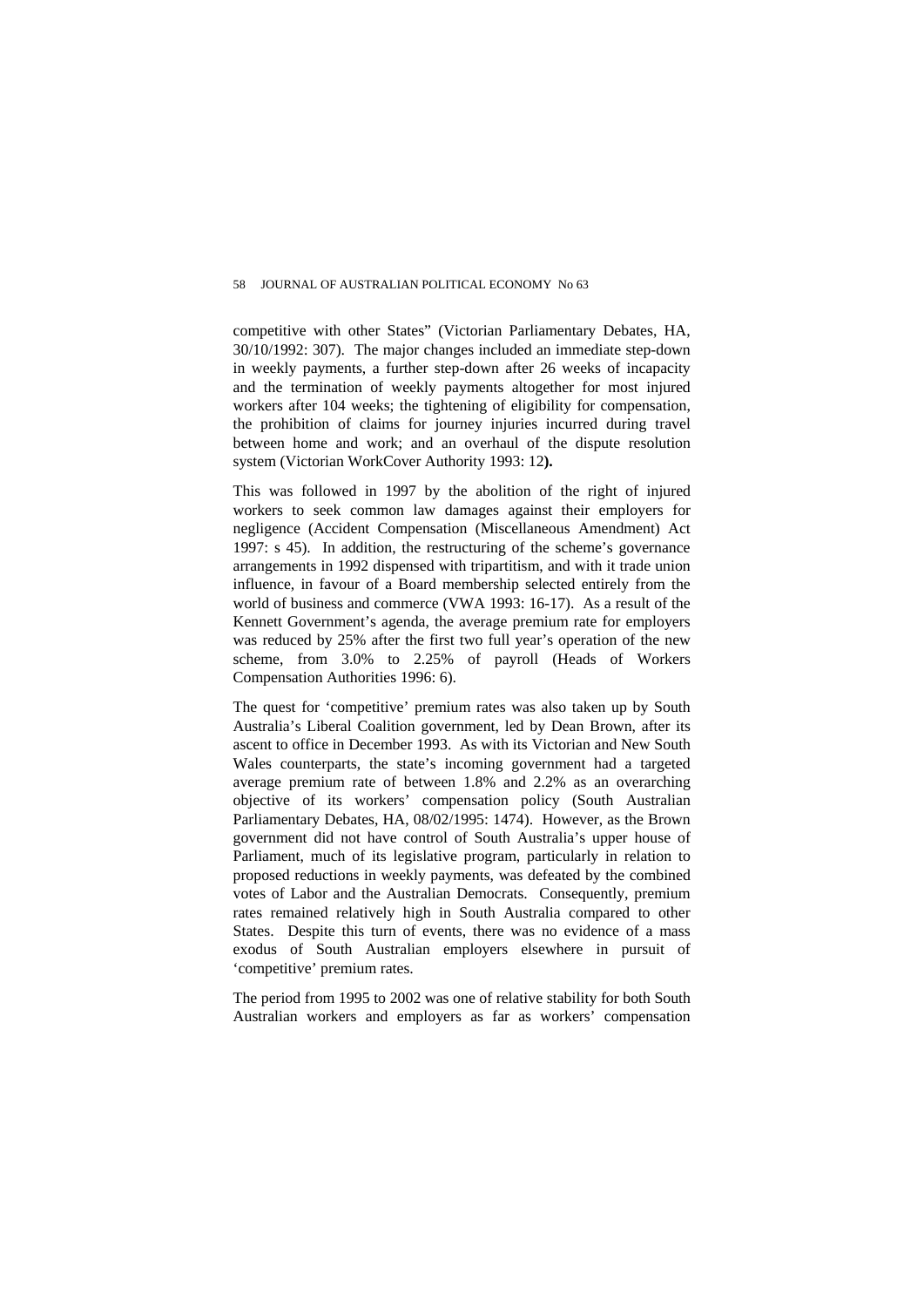arrangements were concerned. Nevertheless, there were signs that the scheme's financial performance was on the cusp of a serious deterioration. Consequently, following the 2002 election, the incoming Rann Labor Government took steps to improve scheme management through the appointment of a new Board. To a large extent this reflected its concern with the scheme's deteriorating funding position, which at June 2003 had an unfunded liability of \$591 million (WorkCover 2003: 2). The new Board established by Labor took up its responsibilities in August 2003.

When initially set up by the Bannon Labor government in 1986, WorkCover had a 14 person Board, comprised of a chair and a rehabilitation expert both of whom were nominated by the government, 6 employer nominees and 6 worker nominees. However, the Liberal Coalition Government overturned this governance structure in 1994 in accordance with its view that WorkCover should be governed by a "corporate board operating on commercial lines, without philosophical divisions over policy" (SAPD, HA, 08/03/ 1994: 305). The size of the Board was reduced to 9 and it was clear that the restructuring was intended to minimise trade union influence in WorkCover's decisionmaking process. This was achieved by reducing the number of worker nominees to 2. Although employer representation was nominally reduced as well, this was more than adequately compensated by the appointment of other members with business backgrounds and outlooks. Following the change of government in 2002, Labor replaced the Board members appointed by its predecessor, but more significantly, retained the Liberals' 'business' Board model of governance.

The new Board took steps to revitalise WorkCover's executive management during its first year of office. This was complemented in 2005 by a consolidation of WorkCover's legal services, with the selection of law firm Minter Ellison to manage the legal aspects associated with disputed claims. A change in WorkCover's outsourcing of claims management was the other major initiative undertaken by the Board. The outsourcing of claims management was another legacy inherited from the Liberal era and had been in place since 1995. Dissatisfaction with the performance of previous claims agents resulted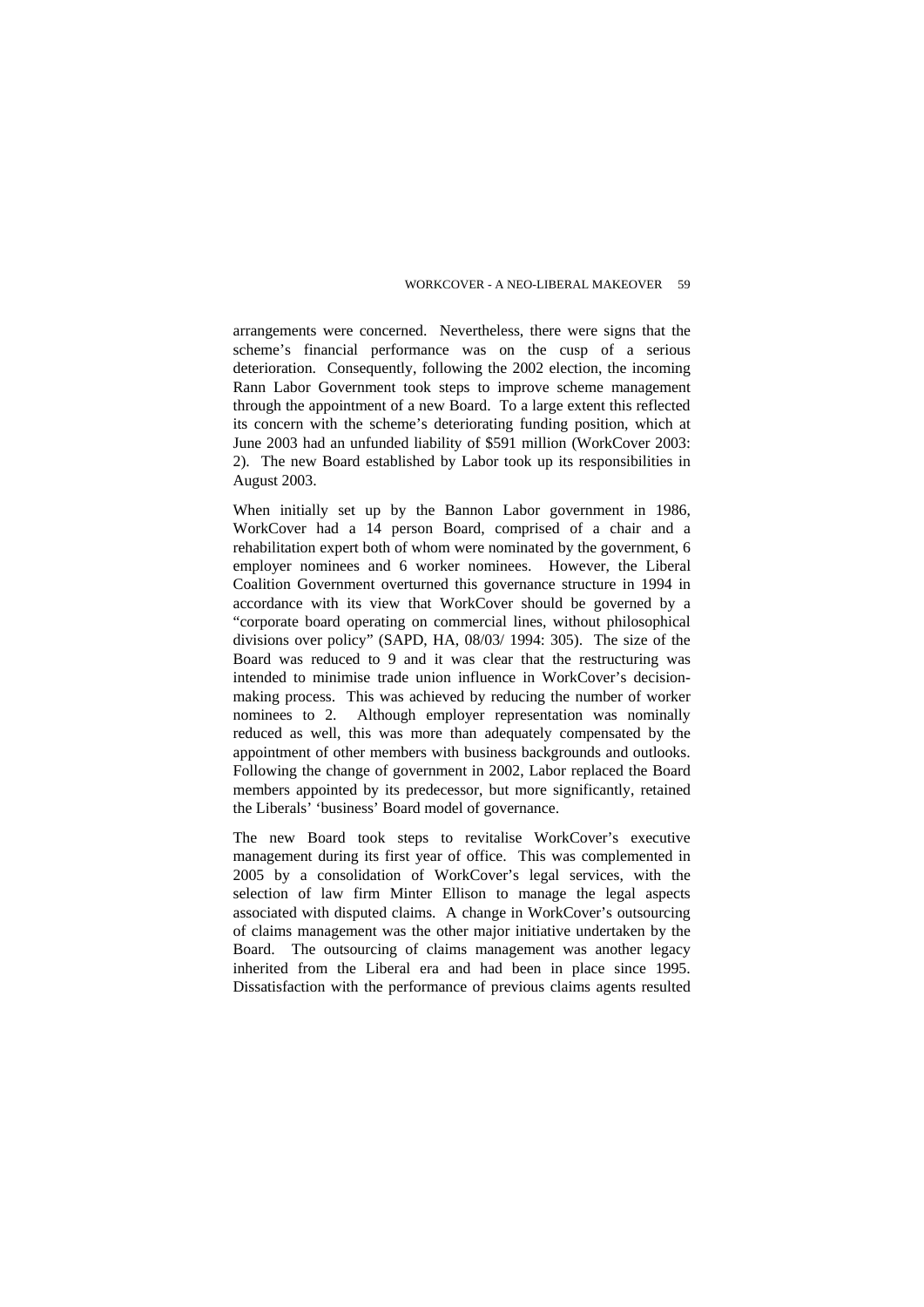in the appointment of Employers Mutual Limited (EML) as the scheme's sole claims agent in 2006.

Of these initiatives, the appointment of EML was clearly the most substantive, and was described by WorkCover CEO, Julia Davison, "as one of the most significant changes for the Workers Rehabilitation and Compensation Scheme since the mid-1990s" (WorkCover 2006b). At the time of EML's appointment, Davison also claimed that the State's employers and injured workers would benefit "from an agent that has an outstanding track record and an excellent model for achieving improved recovery and return to work outcomes" (WorkCover 2006a). Most importantly, she indicated that the new claims agent was committed to liability reduction targets that would "deliver a fully funded scheme by 2012-13" (*ibid.*).

Yet within months of announcing this "sweeping reform to injury and case management" (*ibid.*) the Board, in a majority decision at its September 2006 meeting, adopted a radical new agenda based on wholesale legislative change involving major reductions in compensation payments combined with stringent restrictions on the rights of injured workers to challenge WorkCover claims decisions. The justification for this dramatic about face was actuarial advice to the effect:

that without a rapid and significant improvement in return to work rates, leading to a reduction in the number of injured workers remaining on income maintenance for the long-term, the Scheme could expect further deterioration of its funding position by up to \$300 million in the next one or two years (WorkCover 2006c: 4).

This claim was made despite a slight improvement in the scheme's funding ratio from 63.5% to 65% by June 2006 (WorkCover 2006d: 5), as well as the promised savings from the much vaunted EML outsourcing contract which was supposed to generate annual claims liability reductions of \$100 million within two years (*ibid:* 19).

The Board's aggressive new agenda was opposed only by its two trade union members, who argued that the scheme's financial and operational woes were largely attributable to the past failure of WorkCover's claims agents to discharge their claims management obligations (Giles &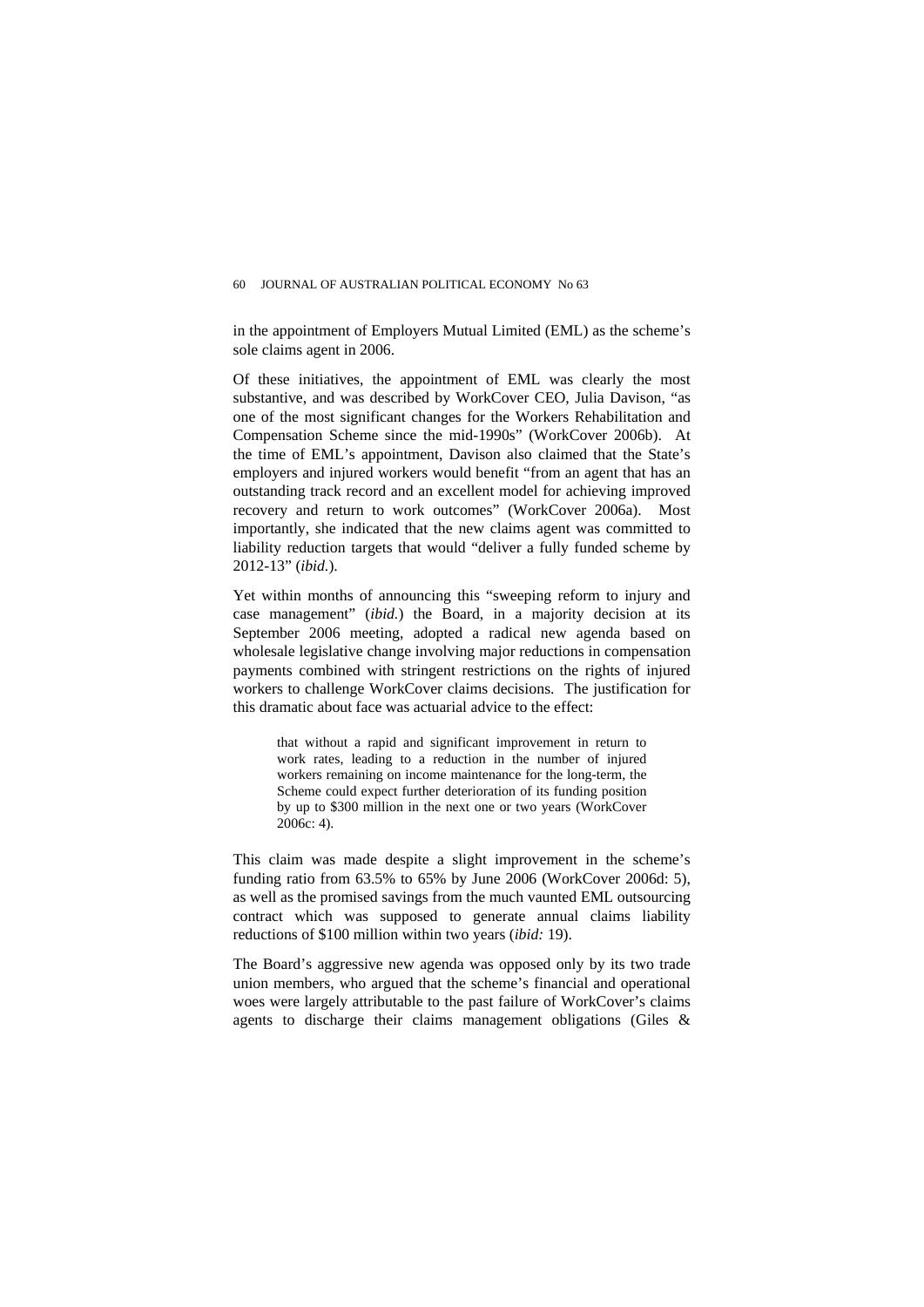Watson 2007: 11). They drew attention to the findings of the actuarial firm Finity Consulting, commissioned by WorkCover to review the performance of its agents. The Finity review, though not publicly released, identified major flaws in the operation of agents, including a hands off approach to claims management, a failure to pursue return to work activities for injured workers, a reluctance to follow up with employers who failed to provide injured workers with suitable employment, and a lack of effective communication with stakeholders (*ibid*.). As it was WorkCover's responsibility to ensure that agents complied with the organisation's return to work objectives, the criticisms of the agents also extended to WorkCover itself. More generally, the two union nominees maintained that the existing legislative framework was more than adequate to turn the scheme's performance around provided it was "properly managed and implemented" (*ibid:* 10).

The majority of the Board, however, was not swayed by these arguments. Instead it sought the Labor Government's support for a program of extensive legislative change. The aim was to restructure South Australia's WorkCover scheme to achieve "a closer alignment with the Victorian model" (WorkCover 2006c: 14), the foundations of which had been put in place by the Kennett Government in 1992 in one of the most concerted assaults on the rights of injured workers in Australia's industrial relations history.

## **Compensation Payments and the 'Incentives' Agenda**

The core issue affecting the WorkCover scheme's performance from the Board's perspective was one of 'incentives', or more particularly the motivation of injured workers. In this view:

The structure of workers compensation weekly entitlements can exert an influence on an injured worker's drive to return to work. In the event that an injured worker has a moderate, but observable reduction in income as a result of a workplace injury, there is a significant personal interest in achieving an early and sustainable return to work (*ibid:* 18).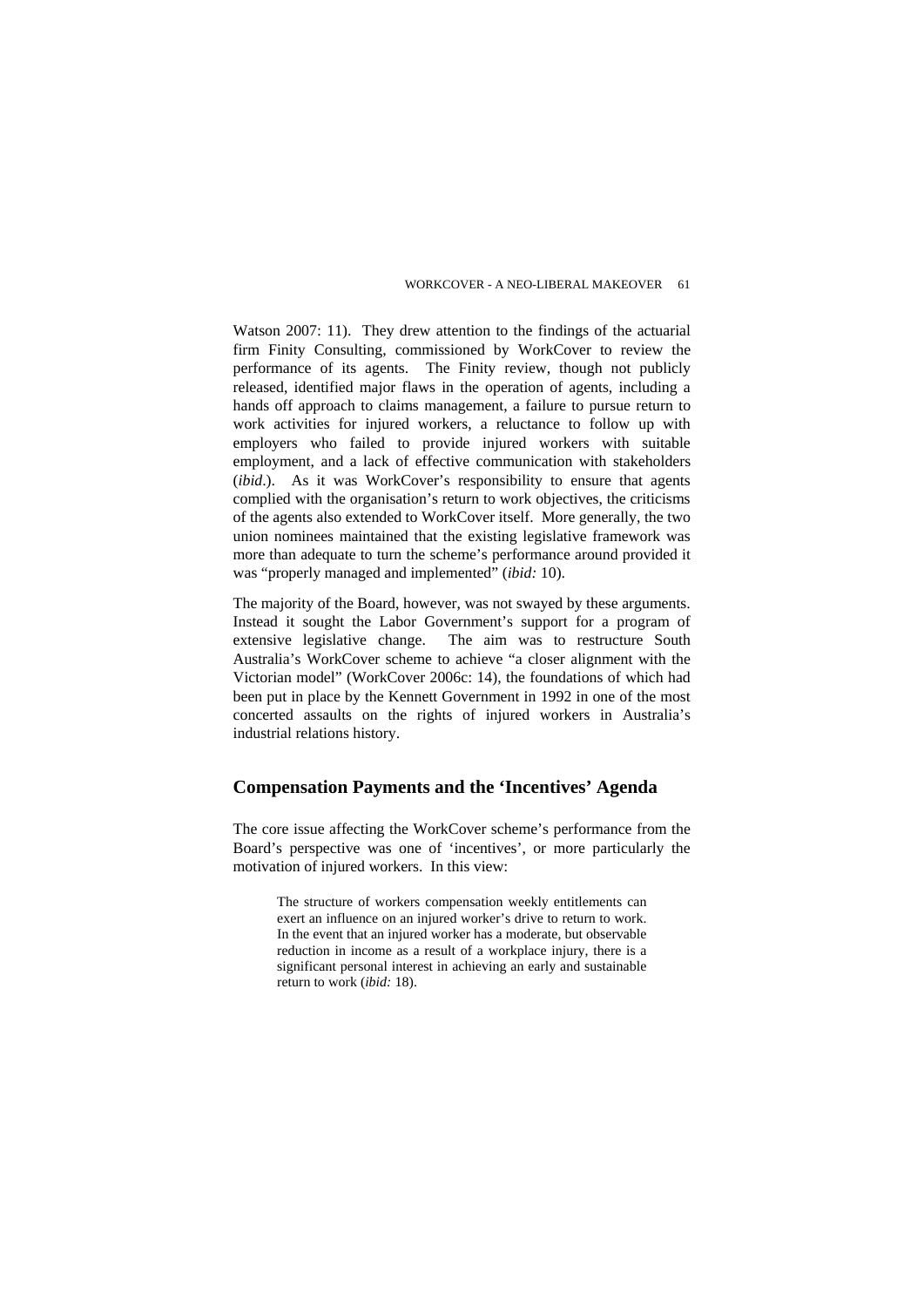This view assumed that worker motivation is the predominant factor in determining improvements in return to work outcomes. It also excluded any consideration of the role played by employers in facilitating, or inhibiting, the return to work process. In addition, it neglected the performance of claims agents and the rehabilitation industry, despite the stringent criticism of both by the Stanley Committee of inquiry set up by Labor shortly after coming into office (Stanley *et al* 2002: 33-44, 77-82).

The Board's one dimensional view of the return to work process essentially attributed WorkCover's poor performance to 'malingering' by injured workers – a claim for which no evidence was presented. It also presumed that better return to work outcomes could best be shaped by step-downs in weekly payments. The only evidence put forward was a flawed comparison between the South Australian, Victorian, New South Wales and Queensland schemes which purported to show that the stepdowns in these schemes produced better return to work outcomes. The data used was derived from interviews conducted in 2005-06 with samples of workers 7 to 9 months after lodgement of their claims and showed that the durable return to work rate for South Australia was 67%, compared to 77% for Victoria, and 81% for both New South Wales and Queensland (Campbell Research & Consulting 2006: 2).

If incentives were as important as claimed by the Board, the return to work rate in Victoria should have been higher than in New South Wales and Queensland because of Victoria's steeper step-downs - but this was not the case. Of course, the Board was primarily concerned with the comparison of return to work rates between South Australia and Victoria, as it wanted to align South Australia's weekly payments regime with that of Victoria. But here too all was not what it appeared to be. The 2005- 06 financial year covered the period during which EML took over from WorkCover's former claims agents. As this was an unavoidably disruptive transition period, 2005-06 should not have been treated as providing a representative picture of the scheme's return to work performance. A more meaningful comparison required a longer time frame. If data for the six year period to June 2006 is considered it is apparent that return to work rates for the Victorian and South Australian schemes, with the exception of the changeover year, have been either identical or only marginally different (Campbell Research & Consulting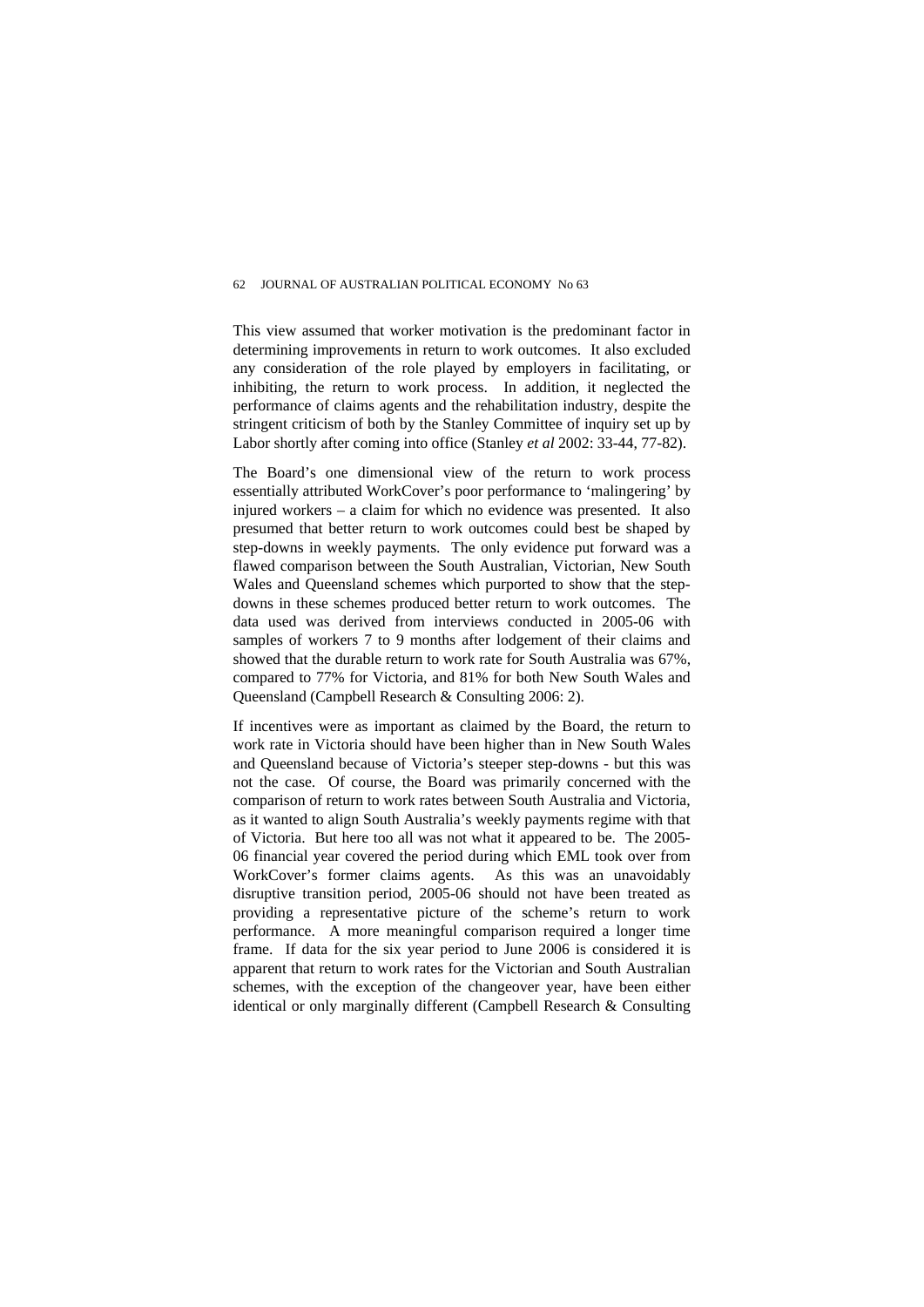2001-06). In other words, although the Victorian scheme immediately reduced weekly payments to 95%, and then to 75% of a worker's average weekly earnings after 26 weeks, there was no significant difference in the return to work rates between the two schemes; even though weekly payments were maintained at100% in South Australia.

It is readily apparent that many factors can impinge upon return to work outcomes. Apart from the nature and severity of injury, other factors such as employer support, the size of the enterprise and workplace culture are all important considerations. So too is the workers' compensation system itself. Poor administration and claims management practices can also delay and hinder efforts by injured workers to return to work. None of these factors were considered by the Board. This was all the more indefensible given that WorkCover had itself commissioned a research project, published in July 2006, that highlighted the multiplicity of factors that can assist or frustrate the return to work process (Foreman *et al* 2006: 4-5).

Nevertheless, it was on this flimsy foundation that the Board put forward the most far-reaching package of legislative proposals since the establishment of the WorkCover scheme. The most fundamental changes proposed concerned compensation payments rights of injured workers to challenge claims decisions by WorkCover.

With compensation, the major changes put forward were those dealing with weekly payments and compensation for non-economic loss. Under the scheme's longstanding arrangements, weekly payments were set at 100% of pre-injury average weekly earnings for the first 12 months of incapacity for work and 80% thereafter, subject to a further review if the incapacity lasted beyond 24 months. Under the Board's proposal these provisions were to be replaced by an entirely new regime. This included an immediate step-down to 95% of average weekly earnings and where an injured worker was unable to return to work within 13 weeks, a further step down would kick in, reducing weekly payments to 75% of his or her average weekly earnings.

The Board also argued, where workers were incapacitated for more than 104 weeks (or earlier if considered appropriate by WorkCover), that weekly payments should be subjected to a 'work capacity review', with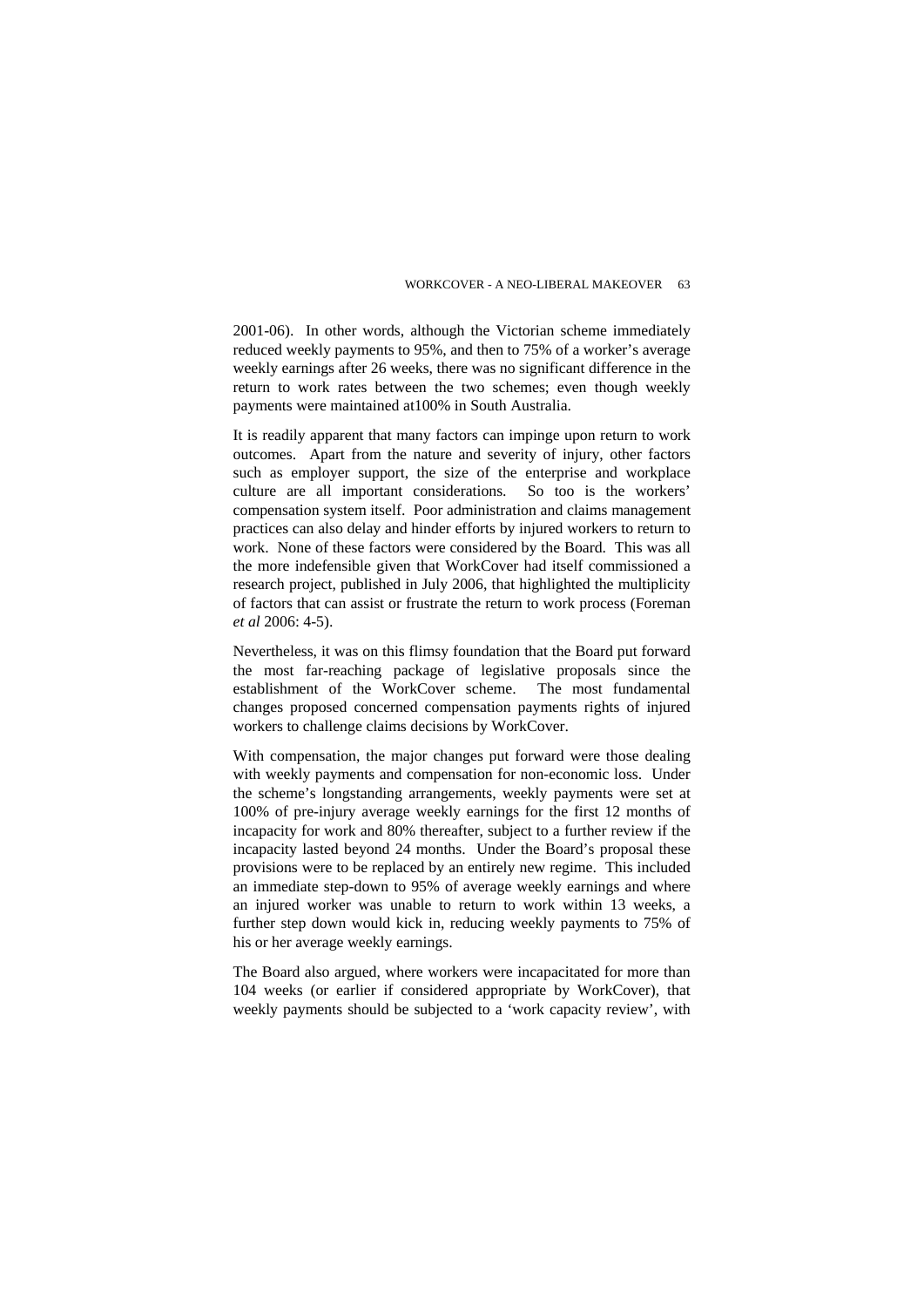'deeming' provisions that would enable WorkCover to terminate or reduce weekly payments by virtue of hypothetical, or 'notional', earnings from a notional, job regarded by WorkCover as 'suitable' employment (WorkCover 2006c: 25). In the legislative prescription advocated by the Board the question of whether or not a worker would have any realistic prospect of securing such employment would not be relevant. The issue would be determined exclusively by whether or not he or she had any residual capacity for work, irrespective of labour market conditions. Moreover, work capacity would be assessed by Medical Panels instead of the Workers' Compensation Appeals Tribunal, with decisions by the Panels being treated as final and binding with no right of appeal, other than in relation to issues of procedural fairness. The Board's proposals contrasted dramatically with the then existing legislative situation which required WorkCover to demonstrate that jobs it deemed a worker capable of carrying out actually constituted 'suitable' employment.

The adoption of its deeming proposals was depicted by the Board as critical to its view of a 'balanced' workers compensation scheme (*ibid.*). However, their use elsewhere, as in various Canadian jurisdictions, has been described as "one of the greatest causes of distress and injustice in the history of workers' compensation" (Ison 1989: 102). This is because their main function is not so much to facilitate return to work as to provide a mechanism for discontinuing weekly payments for seriously injured workers. For example, there were 4,957 WorkCover claimants in receipt of weekly payments for more than 12 months at September 2006 and of these, 2,500 to 3,000 were subsequently identified as a likely 'target segment' for work capacity reviews and the associated deeming provisions (Bracton Consulting Services and PricewaterhouseCoopers 2007: 201). Moreover, it was estimated that their removal from the scheme would reduce WorkCover's liabilities by \$200 million (*ibid*: 202). Contrary to the rhetoric of 'balance', these arrangements were put forward as the centrepiece of an unprecedented cost cutting exercise at the expense of injured workers (WorkCover 2006c: 26).

Cost cutting was also the driving factor behind the Board's proposals for restructuring compensation for permanent disability. An integral feature of the South Australian scheme, and all other Australian schemes, is that where workers suffer permanent impairment they may be entitled to a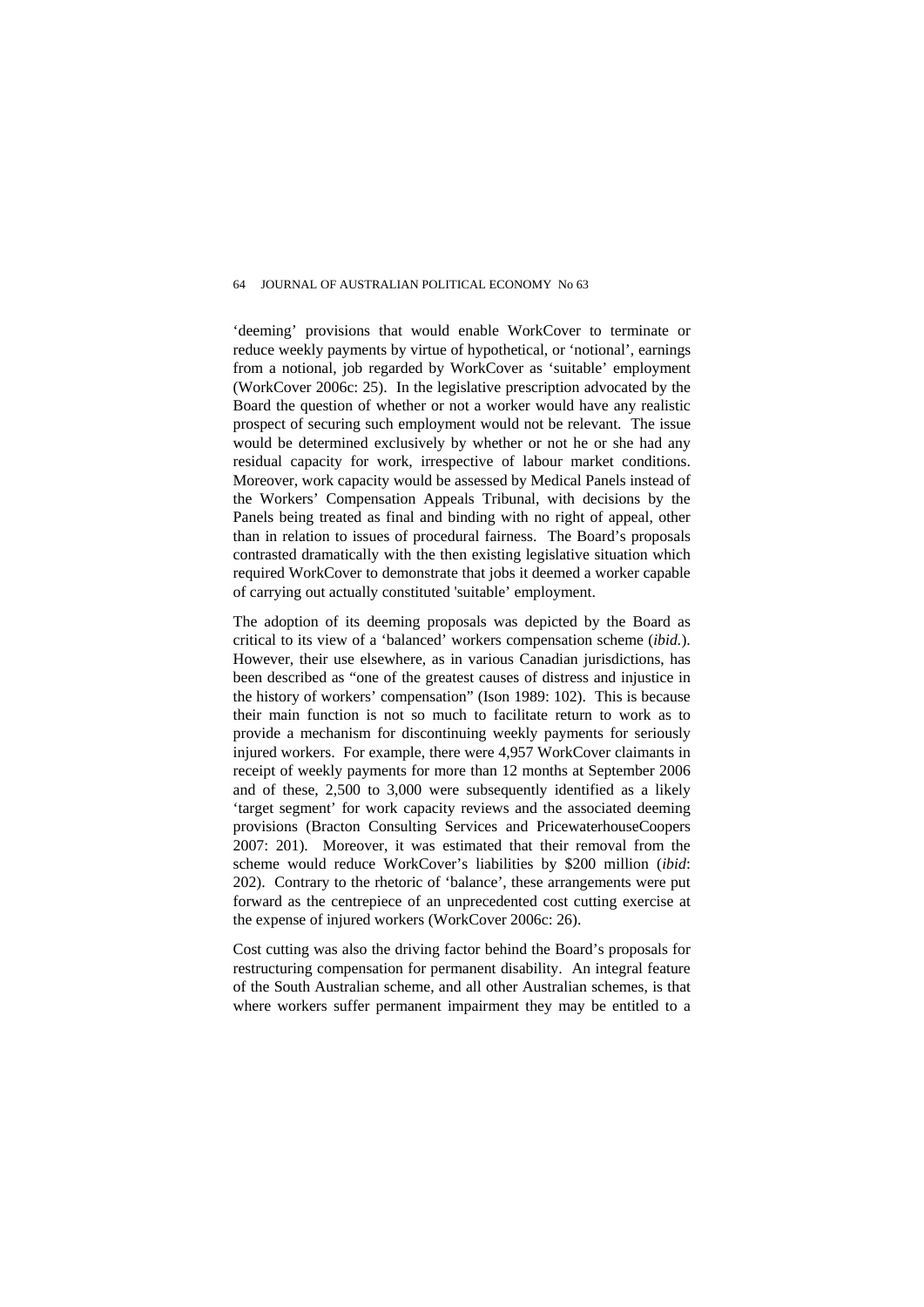lump sum payment which is generally referred to as payment for noneconomic loss. A payment for non-economic loss is in addition to compensation received by way of weekly payments.

As with weekly payments, the Board's proposals for non-economic loss payments were based on the Victorian model. A distinguishing feature of the Victorian model is a 10% eligibility threshold designed to limit access to non-economic loss payments by injured workers. This eligibility criterion is the most restrictive in the country (HWCA 2005: 26-29) and contrasted markedly with the then South Australian position which did not impose any such arbitrary restrictions, other than in the case of hearing loss where a 5% threshold applied. In 2005-06 some 5,663 injured workers received compensation for non-economic loss, involving \$67.3 million or 14.5% of WorkCover's total claims payments (WorkCover 2007: 6-7).

In line with the Victorian approach, the Board's proposal entailed the adoption of a 10% threshold. The Board argued that it was "a key design feature which weights the payment of lump sums for non-economic loss to the most seriously injured" (WorkCover 2006c: 30). Even if this view were to be accepted, it does not follow that other injured workers with less severe permanent disabilities should have their entitlements abolished. Moreover, although a 10% threshold seems quite modest, its effect would be to exclude over 40% of otherwise eligible claimants from access to non-economic loss payments (*ibid*.).

The Board also argued that its proposal would reduce disputation in this area. This was a disingenuous assessment as the anticipated reduction in disputes was predicated on the denial of entitlement to all those workers whose impairments did not exceed the 10% threshold. Equally disingenuous was the claim that this method of reducing disputation would "also have a positive impact on injured workers" (*ibid:* 32). The Board declined to explain exactly how denying injured workers with permanent disabilities access to non-economic loss payments would result in this 'positive impact'.

As a means of sugar coating the adoption of the 10% threshold, there was also a recommendation to increase the maximum amount for noneconomic loss from \$219,425 to \$363,660 (*ibid:* 31). But this too was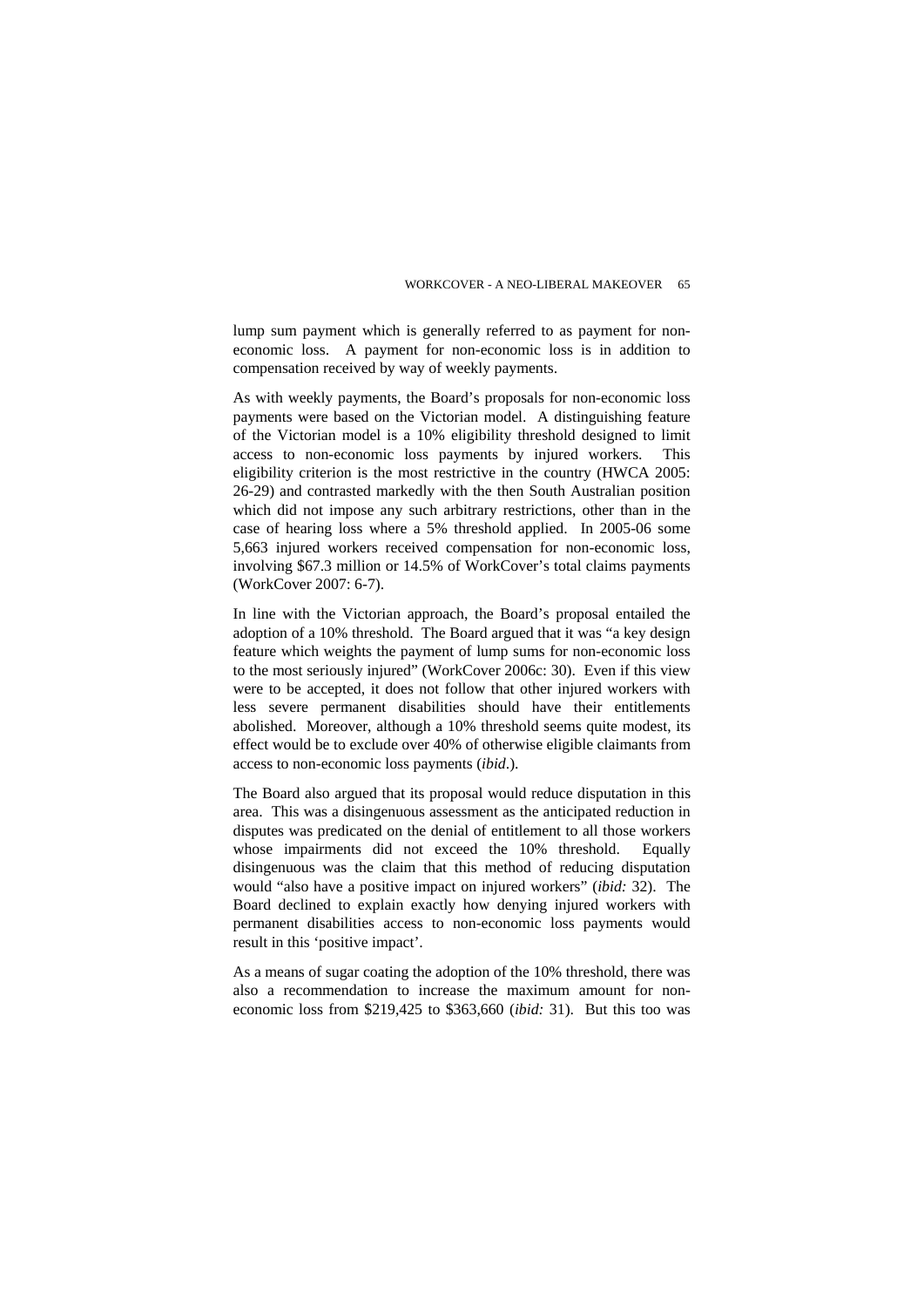deceptive, as in practice very few workers would receive the maximum and those that did would have to be catastrophically injured or very nearly so.

New assessment criteria were also proposed by the Board. Noneconomic loss payments were to be assessed on a 'whole person impairment' basis using the American Medical Association's *Guide to the Evaluation of Permanent Impairment* (*ibid.*). This contrasted with the then prevailing framework where non-economic loss payments were mainly determined for individual disabilities and expressed as a percentage of a 'prescribed sum' set out in a 'table of maims'.

The Board's proposals for the restructuring of non-economic loss payments were couched in terms of a 'more generous' approach (*ibid*: 31), but the reality was different. As obliquely acknowledged elsewhere, the overriding aim of the exercise was to reduce total payments to injured workers for non-economic loss by a massive 50% (*ibid*: 33), through a combination of the application of the 10% eligibility threshold and the proposed changes to the assessment of impairment (*ibid:* 32).

It was only in relation to lump sum payments for work related deaths that there was an unambiguously beneficial proposal to increase payments. In part, this constituted recognition that in South Australia lump sum payments were inferior to those of most other States where workers are killed (ASCC 2006: 64-65). As the number of claims in this area is relatively few, any increase in payments for work related death would be minimal in terms of overall claims payments.

Notwithstanding its enthusiasm for other aspects of the Victorian WorkCover scheme, the Board was adamantly opposed to incorporating Victoria's common law provisions – restored by the Brack's Labour Government in 1999 – into its proposed realignment of the South Australian scheme. To do so, it argued, would be "a fundamental departure from the 'no-fault' basis" of the WorkCover scheme (WorkCover 2006c: 33). This is despite the fact that payment of common law damages in cases of employer negligence are a feature of all other State schemes, and that access to common law has been an integral design feature of workers' compensation in Australia since the introduction of the first schemes in the opening decades of the  $20<sup>th</sup>$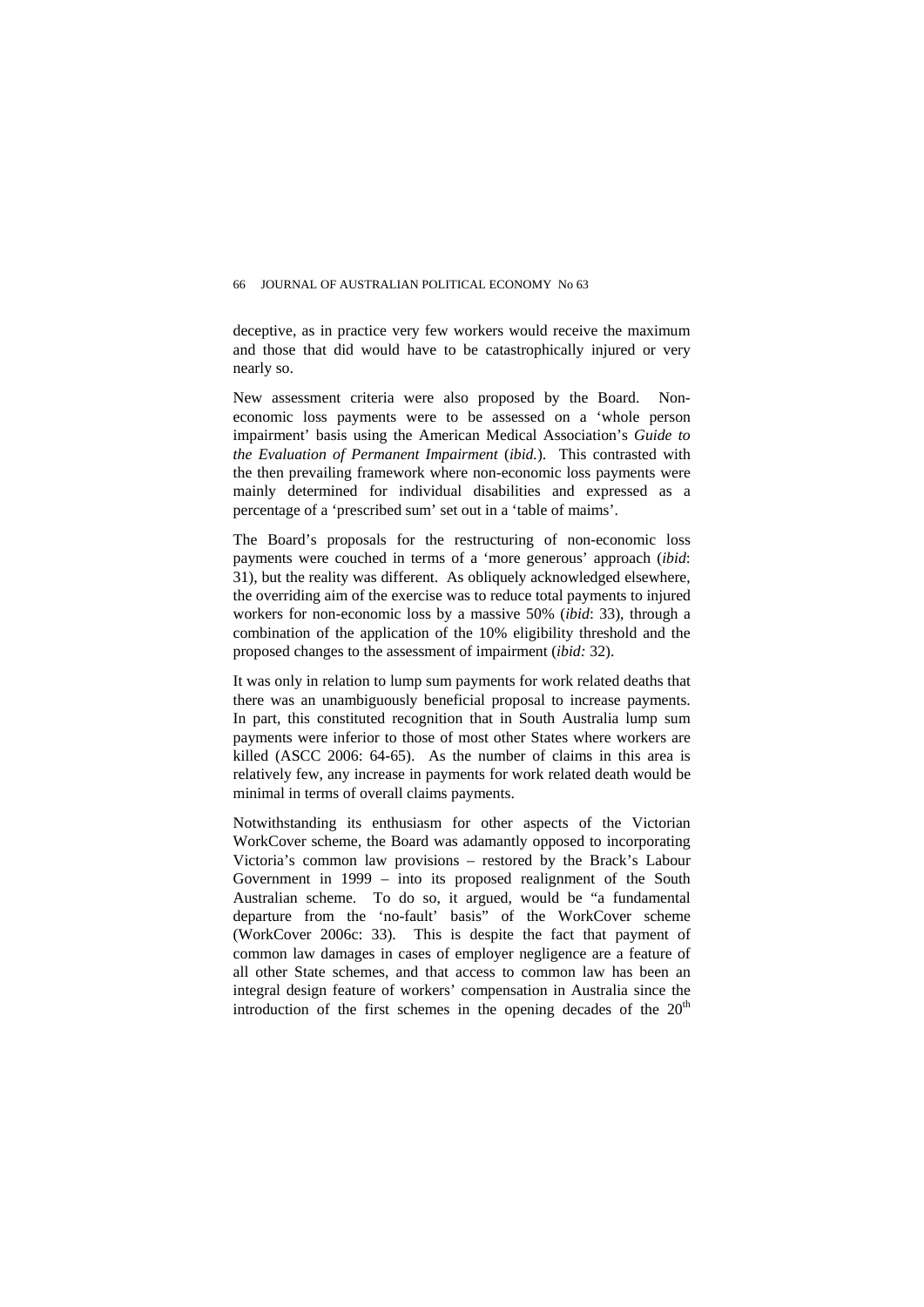century. In contrast to some countries, such as the United States and Canada, the no-fault statutory scheme has never been the 'exclusive remedy' for the compensation of work related injury and disease in Australia. On the contrary, a mixed, or two-track, system incorporating both statutory payments and common law damages has been one of the defining features of workers' compensation arrangements in Australia.

The Board also maintained that common law "is a naturally-adversarial process that pits workers against employers" (*ibid:* 34). While there is certainly anecdotal support for this view, it is unclear whether this is universally so. There are also many features of the no-fault system, however, which are adversarial, including disputation over the acceptance of workers' claims and compensation for non-economic loss, as well as antagonistic attitudes by employers towards workers which in some cases even extends to the mere lodgement of a claim for compensation. Further, many actions for common law damages are taken by workers who have incurred serious work related injuries but are ineligible for ongoing statutory payments because of arbitrary limits on weekly payments. In this context, access to common law damages often provides a modicum of redress.

The Board's sweeping claims concerning the supposed adverse impact of common law on return to work outcomes were even less compelling. The suggestion that common law "in many ways encourages the maintenance of illness behaviour and may financially reward the prolongation of compensable injury" (*ibid:* 35) was put forward without evidence.

The contention that common law "would undermine the philosophy and objective of early return to work" (*ibid:* 35) also lacked any supporting evidence. In practice, return to work activities, and proceedings for common law damages, usually follow different time trajectories. In most cases, the return to work process is best achieved through timely intervention during the early life of a worker's claim. By contrast, proceedings for common law damages rarely get under way until much later in the life of a claim. By that time "most workers who require vocational rehabilitation will have – or should have – received it, thereby minimising much of the scope for conflict in this area" (Purse 2000: 274- 275).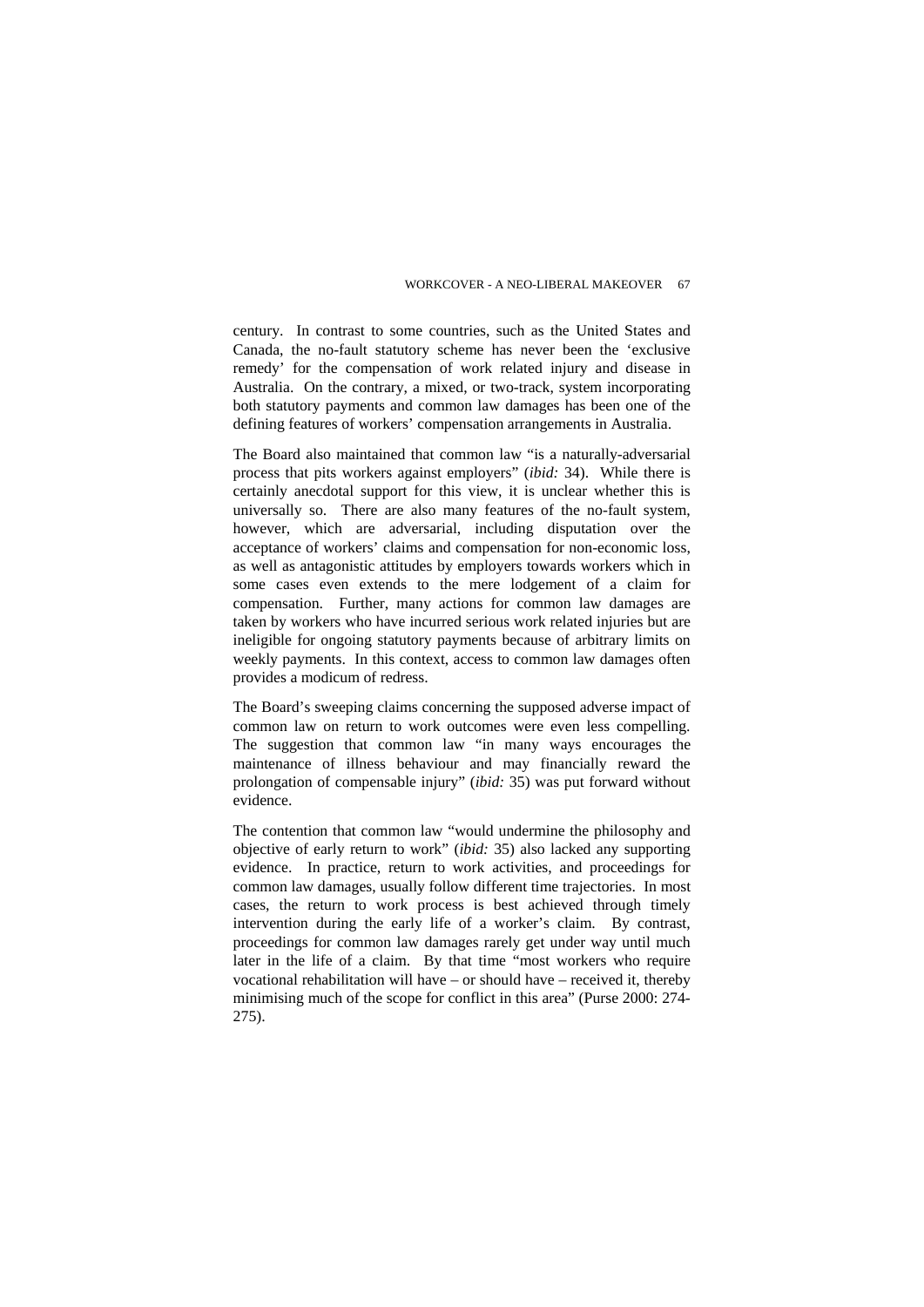If it was the case that common law does undermine return to work outcomes then, *prima facie*, it would be reasonable to expect that those schemes with a greater reliance on common law would have lower return to work rates than those that do not. However, from the comparative return to work rates cited earlier, it is apparent that the performance of the common law States of Queensland and New South Wales is superior to that of South Australia.

# **Undermining Workers' Rights**

The Board's assault on compensation payments was complemented by a raft of other proposals designed to restrict the capacity of workers to challenge WorkCover claims decisions. These proposals were put forward not as a judicious set of measures designed to improve either the fairness or effectiveness of the scheme's dispute resolution system but rather as an exercise by a partisan player intent on tilting the playing field to its own advantage at the expense of injured workers.

Yet the importance of an equitable and efficient dispute resolution system to the overall effectiveness of a smoothly functioning workers' compensation scheme cannot be underestimated. Notwithstanding the rhetoric concerning the 'non-adversarial' nature of no fault insurance, claims disputation is an inbuilt feature of workers' compensation schemes. Disputes arise from a wide range of issues. These include challenges to the compensating authority's decisions concerning a worker's initial entitlement to weekly payments, the amount of weekly payments, discontinuance of weekly payments, eligibility regarding lump sum payments as well as issues associated with the return to work process.

In addition to the essential issue of fairness, the main features of a well designed dispute resolution system are timely, high quality and relatively low cost decisions – of benefit to both workers and employers. In South Australia claims disputes have been handled by the specialist Workers' Compensation Appeal Tribunal since the inception of the WorkCover scheme. Although there have been changes in its operations over the years, the Tribunal has continued to attract widespread respect within the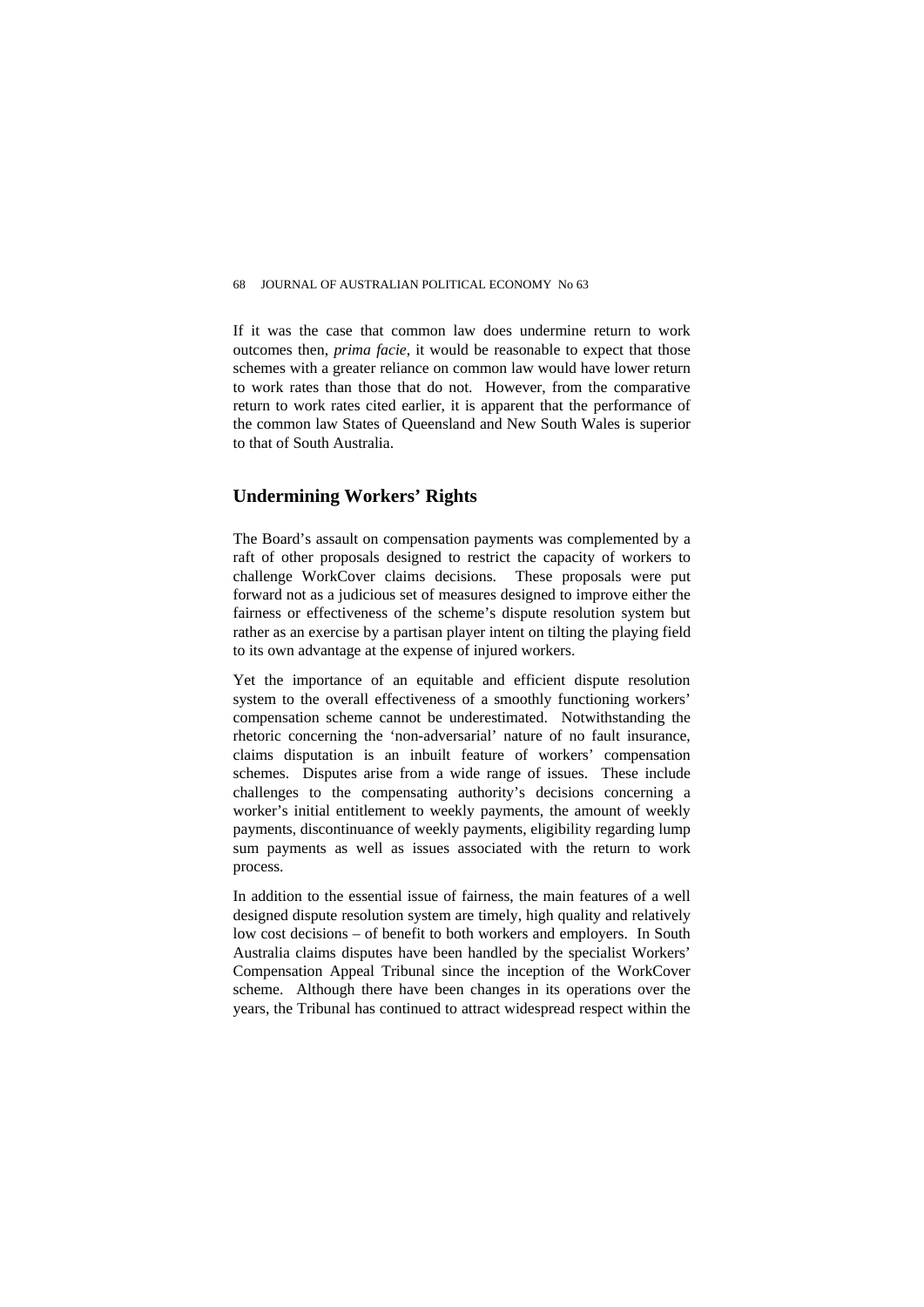workers' compensation community in South Australia and is widely regarded as independent, balanced, and highly professional in its resolution of disputed claims.

Despite this exemplary track record, the Board advocated a transfer of much of the Tribunal's role to non-judicial Medical Panels based on the Victorian model. Within this model, any dispute involving a 'medical issue' would, as already indicated, be the sole preserve of Medical Panels. Doctors and specialists play a pivotal role in the diagnosis of medical conditions suffered by workers, but the definition put forward by the Board of what constitutes a 'medical issue' went far beyond these considerations. Underlining this conclusion was WorkCover's own assessment that approximately "one-third of all disputes could be referred to a medical panel" (WorkCover 2006c: 43). More particularly, the Board's approach incorporated the wide ranging Victorian definition (*Accident Compensation Act 1985*: s. 5**)**, which includes the all important socio-legal questions of work capacity and the suitability of alternative employment, issues on which medical practitioners have no expertise that is not otherwise currently available to the Tribunal.

Implicit in the Board's position was the assumption that medical practitioners are better equipped than judicial officers to adjudicate on a wide range of disputed workers' compensation claims matters that involve not only medical issues, as normally understood, but also what are often complicated matters of fact and law (WorkCover 2006c: 40). It also implied that this approach would not only lead to improved decision-making but improved return to work rates as well (*ibid:* 43), although there was no substantiating evidence that supported these contentions.

The central issue involved in resolving claims disputes is the establishment of the relevant facts and the application of the law to those facts. This process requires both training and experience in evidentiary procedures and workers' compensation law. As medical practitioners lack these requisite skills, it is difficult to justify the use of Medical Panels for judicial decision making purposes. The operation of Medical Panels could also have a profoundly adverse effect on the capacity of injured workers to challenge WorkCover decisions as there would be no independent right to legal representation when appearing before a Panel.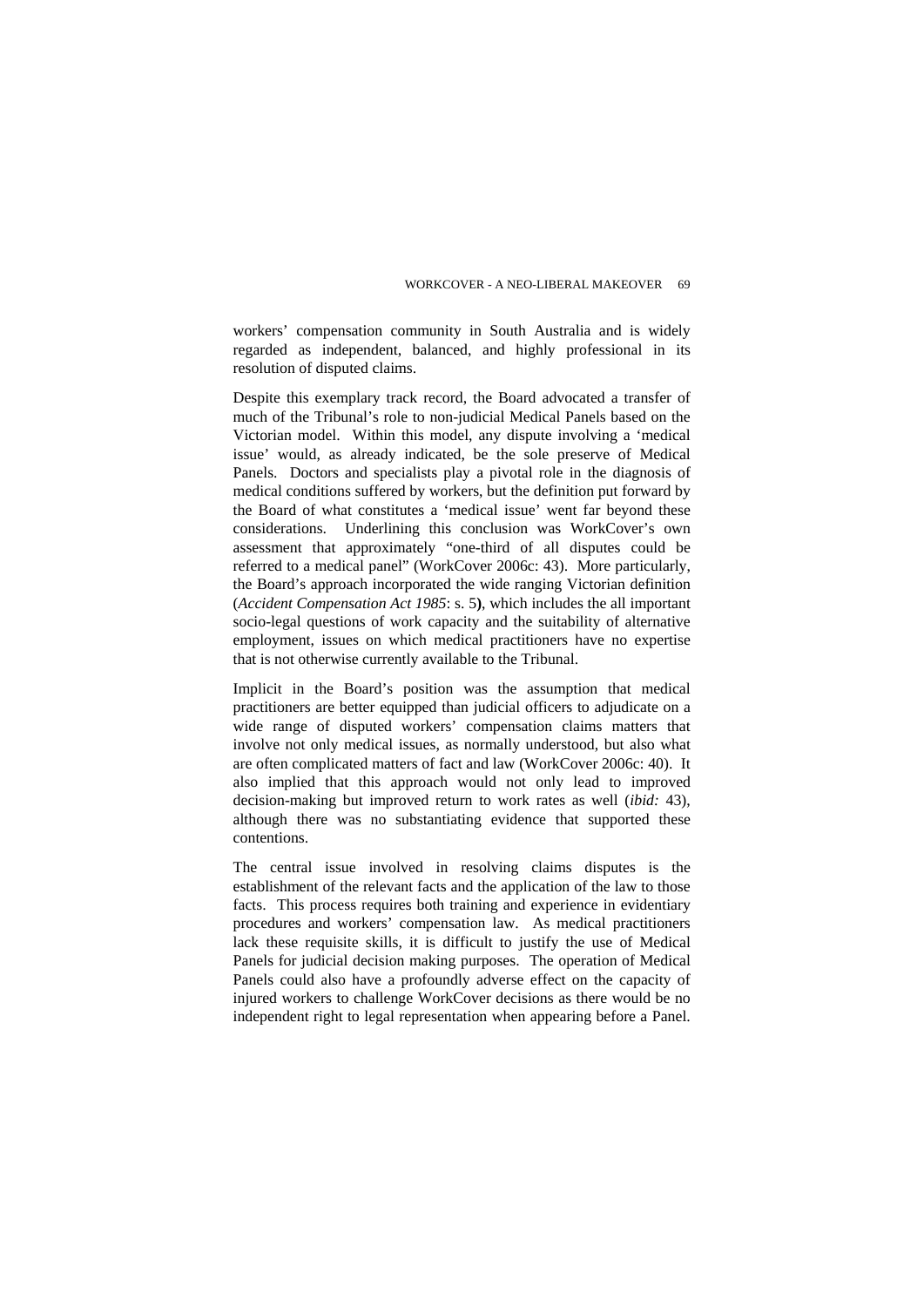As stipulated in the Victorian legislation, "Any attendance of a worker before a Medical Panel must be in private" (*ACA 1985*: s. 65 (4)) unless otherwise determined by the Panel. Moreover, as proposed by the Board, decisions by Medical Panels are intended to be final and binding. Injured workers would be denied the right to seek judicial review other than on grounds of procedural fairness.

In the process, the transparency of the dispute resolution system would inevitably be compromised. This in turn casts further doubt on whether the use of Medical Panels as a means of resolving claims disputation would be either fair or reasonable. The full impact of Medical Panels would be felt most keenly in cases involving work capacity reviews, where decisions concerning 'work capacity' and 'suitable employment' would facilitate WorkCover's ability to cease payments to injured workers without challenge. Consequently, Medical Panels can best be viewed as part of WorkCover's cost cutting strategy.

Another critical proposal put forward by the Board concerns the scheme's discontinuance provisions. Under this proposal WorkCover would be able to cut off weekly payments where there was a dispute over a worker's ongoing entitlement to compensation (WorkCover 2006c: 51). Payments would only be resumed – and arrears paid – in the event that the dispute was subsequently resolved in the worker's favour. Needless to say, a policy prescription of this nature would inevitably give rise to serious financial hardship. This approach is in stark contrast to the prevailing arrangement where weekly payments continued until the matter was first considered at the Tribunal. At this stage in proceedings the Tribunal could decide to discontinue payments, although in practice this was a rare occurrence. In effect, weekly payments to injured workers continued until the dispute was resolved, although if the worker lost there were provisions that enabled WorkCover to seek recovery for the amount received during this period.

Part of the Board's rationale for discontinuing payments to workers during disputes was that it would provide "a key tool for influencing their behaviour in relation to participation in return to work activity" (*ibid:* 49). This rationalisation conveniently ignored the obvious objection that many disputes occur over issues that have little, if anything, to do with workers' motivation in relation to return to work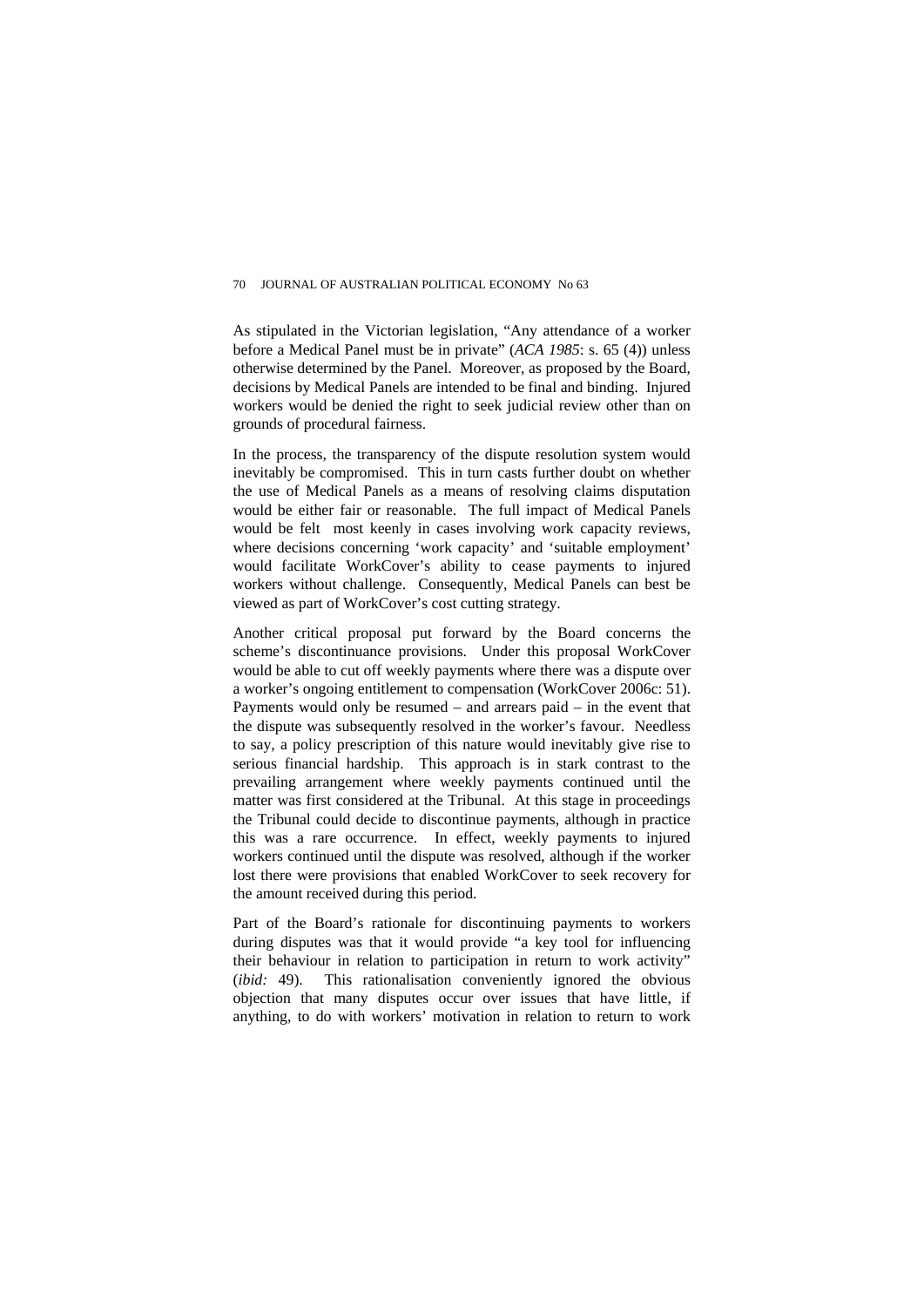considerations. Disputes concerning the quantum of weekly payments or non-economic loss payments are but two examples of this. Moreover, many disputes associated with return to work issues are directly attributable to misinterpretation of the law by WorkCover and its agents. This is evident from the right afforded workers to pursue expedited decisions in cases where there has been undue delay (Workers Rehabilitation and Compensation Act 1986: s. 97). In 2007-08, there were 6,758 matters lodged with the Workers Compensation Tribunal, of which 30% were applications for expedited decisions (Second Annual Report of The Senior Judge Industrial Relations Court and The President Industrial Relations Commission, Adelaide 2008: 29). Although not all such applications would have been lodged by workers there can be no doubt that many were. To penalise them for delays occasioned by other parties is neither justified nor desirable.

More fundamentally, the Board's approach would exacerbate the power imbalance that exists between a compensating authority and injured workers. One of the most significant achievements of the Bannon Labor Government was the attempt to even up the playing field to constrain the compensating authority from riding roughshod over the rights of injured workers by virtue of its superior economic power. In the pre-WorkCover days, the private insurance companies which administered the scheme were able to discontinue payments as a matter of course where claims disputes arose. Not infrequently, claims disputes were manufactured by insurance companies to disadvantage injured workers. As the Byrne Committee of inquiry observed in its path breaking report that paved the way for the creation of the WorkCover scheme, "it may not necessarily be in the purely financial interests of the insurance company to accelerate settlement" of disputes (Byrne 1980: 24). The frequently protracted delays often resulted in severe economic hardship for injured workers (*ibid:* 23). By ensuring that weekly payments to injured workers continued pending the outcome of disputes, the Bannon government was able to successfully curtail the worst excesses of the pre-WorkCover system.

However, the changes proposed by the Board entail a return to the pre-WorkCover era, when claims decisions were often predicated on cost cutting instead of an impartial adjudication of workers' entitlements.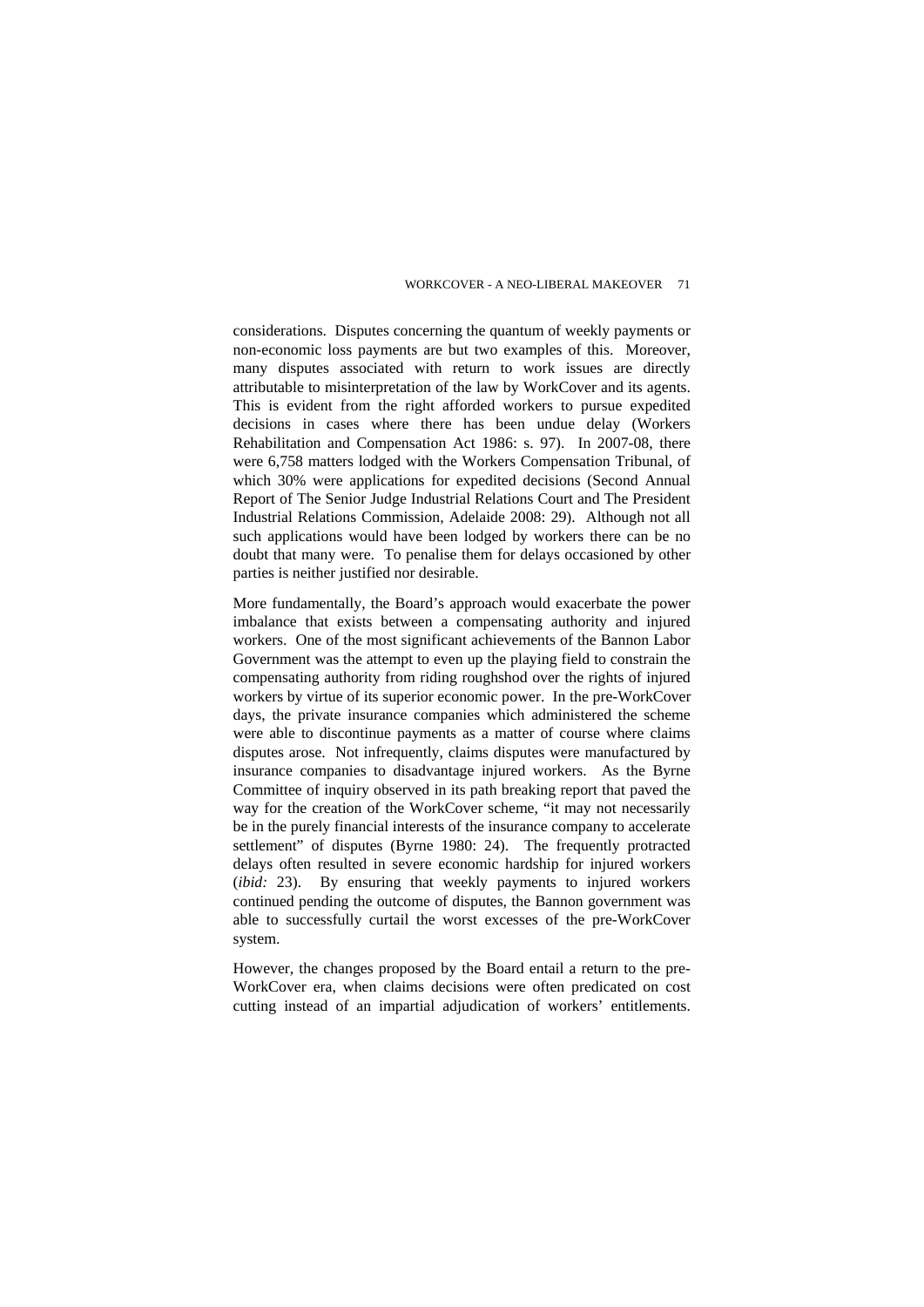This scenario would strengthen WorkCover's capacity to resolve disputes in its own favour but would do so at the cost of fairness to injured workers and the integrity of the scheme. It would be a recipe for capricious decision-making that would provide WorkCover with the scope to ride roughshod over the rights of injured workers – the very people the scheme was designed to protect.

# **Labor's Response**

The WorkCover Board's 2006 proposals for addressing the scheme's financial difficulties were arguably the most draconian in the history of worker's compensation in South Australia. The only comparable push for such a radical set of changes was the series of attempts undertaken by the Liberal Coalition Government in the mid 1990s that were foiled by Labor and the Australian Democrats.

Between 1994 and 2006, however, Labor's policy stance had undergone a dramatic transformation. Whereas in 1994 it had championed the rights of injured workers, by 2006 it had abandoned this legacy in favour of a policy stance more concerned with meeting the demands of the State's employer interests for lower WorkCover premiums.

A number of factors contributed to this seismic shift. At a philosophical level there had been a conspicuous move to the Right, with Labor's social democratic outlook, exemplified by Keynesian interventionism, largely replaced by the embrace of a pro-business, neo-liberal ideology as the guiding principle underpinning economic and social policy. This was subsequently epitomised by Premier Rann's boast that his government was "unashamedly pro-business … more than any other Labor government in Australia" (Owen 2009: 27). These developments occurred against a backdrop of declining union density, which between 1993 and 2007 fell from 30.2% to 21.5% in South Australia (ABS 2008: 31, ABS 2000: 42). The downward slide in union density was accompanied by a waning of influence by unions and by Labor's Left faction in the shaping of Labor policy. In contrast to the pivotal role it played in promoting workers' rights during the policy debates and negotiations that preceded the drafting of the WorkCover legislation in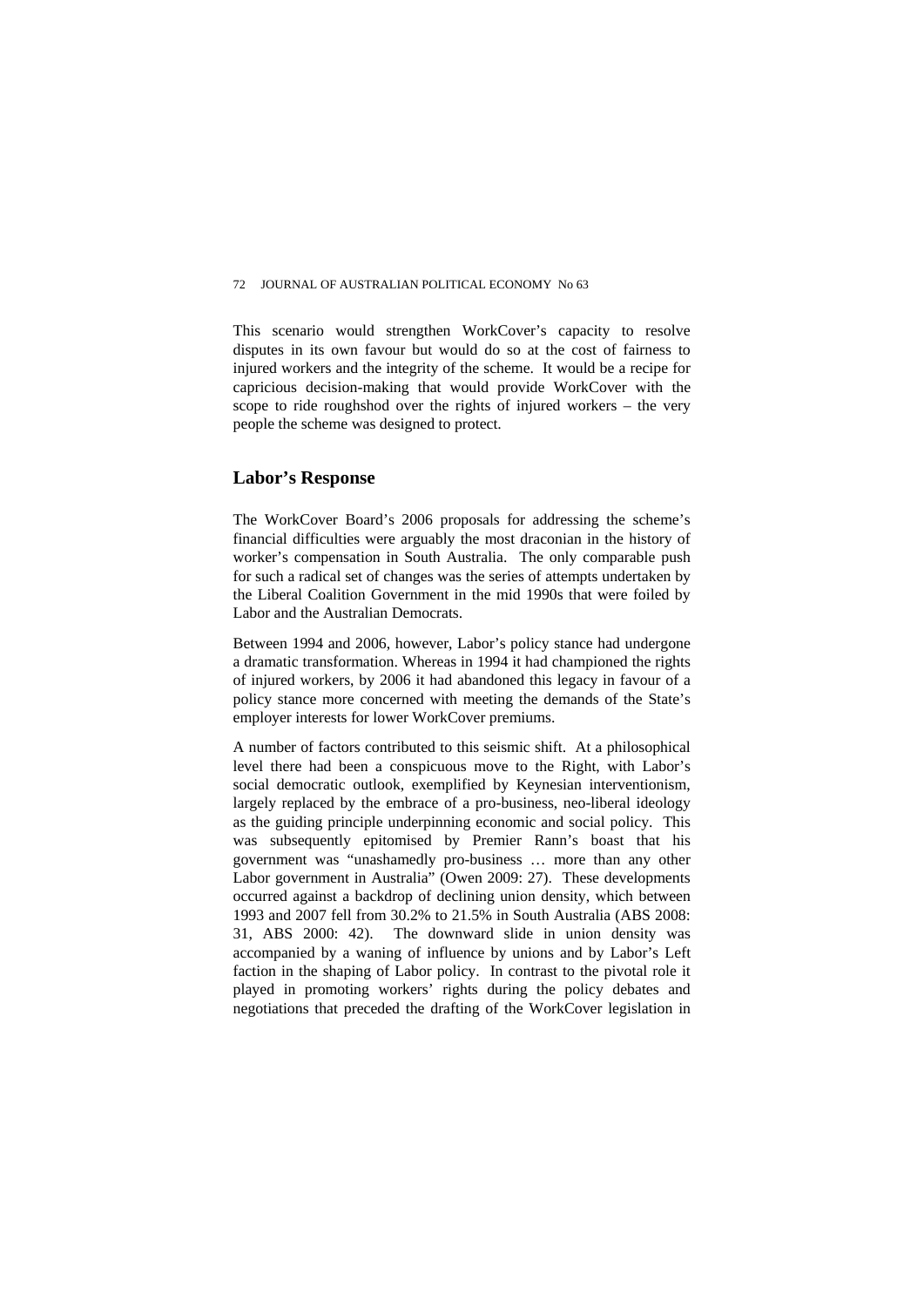1986, the Left faction's influence on policy under the Rann Government has been minimal. The dominant Right faction has fully supported the government over the WorkCover issue. Consequently, the Labor leadership was in a strong position to pursue a hardline neo-liberal workers' compensation agenda.

Notwithstanding Labor's shift in outlook, the timing of the WorkCover Board's far reaching proposals created a serious problem for the Rann government. Any move to implement these proposals in 2007 would have inevitably put the Government on a collision course with much of its trade union support base. From a political perspective this was a disconcerting prospect, as a major conflict between the industrial and political wings of the labour movement during what was expected to be a federal election year could have seriously damaged federal Labor's election prospects in South Australia.

This dilemma was solved by establishing an 'independent review' into key aspects of the WorkCover scheme, announced by the Minister for Industrial Relations in conjunction with the Treasurer in March 2007. The terms of reference for the review, conducted by two business consultants, were most directly concerned with three objectives – reductions in average premium rates for employers, from 3% to between 2.25% to 2.75% by July 2009; the elimination of the scheme's unfunded liability; and 'fair and equitable financial' support for injured workers. The consultants were also required to review the recommendations put forward by the Board (SAPD, HA, 29/03/2007: 2242-2243). Most importantly, they were not required to report to the government until 30 November 2007 (*ibid*: 2243), a timeline (subsequently extended to the end of December 2007) that had the effect of defusing the prospect of any conflict with the trade unions until after the federal election, held in November 2007.

There was an inherent tension between the review's objectives of lower premium rates, full funding and fair compensation entitlements. However, an undertaking purportedly given by the Minister to the President of the State's peak union body, SA Unions, that workers' entitlements would not be cut (SA Government Media Monitoring Service 2008: 3) had the effect of reassuring many within the trade union leadership of the Government's *bona fides*. Moreover, relations between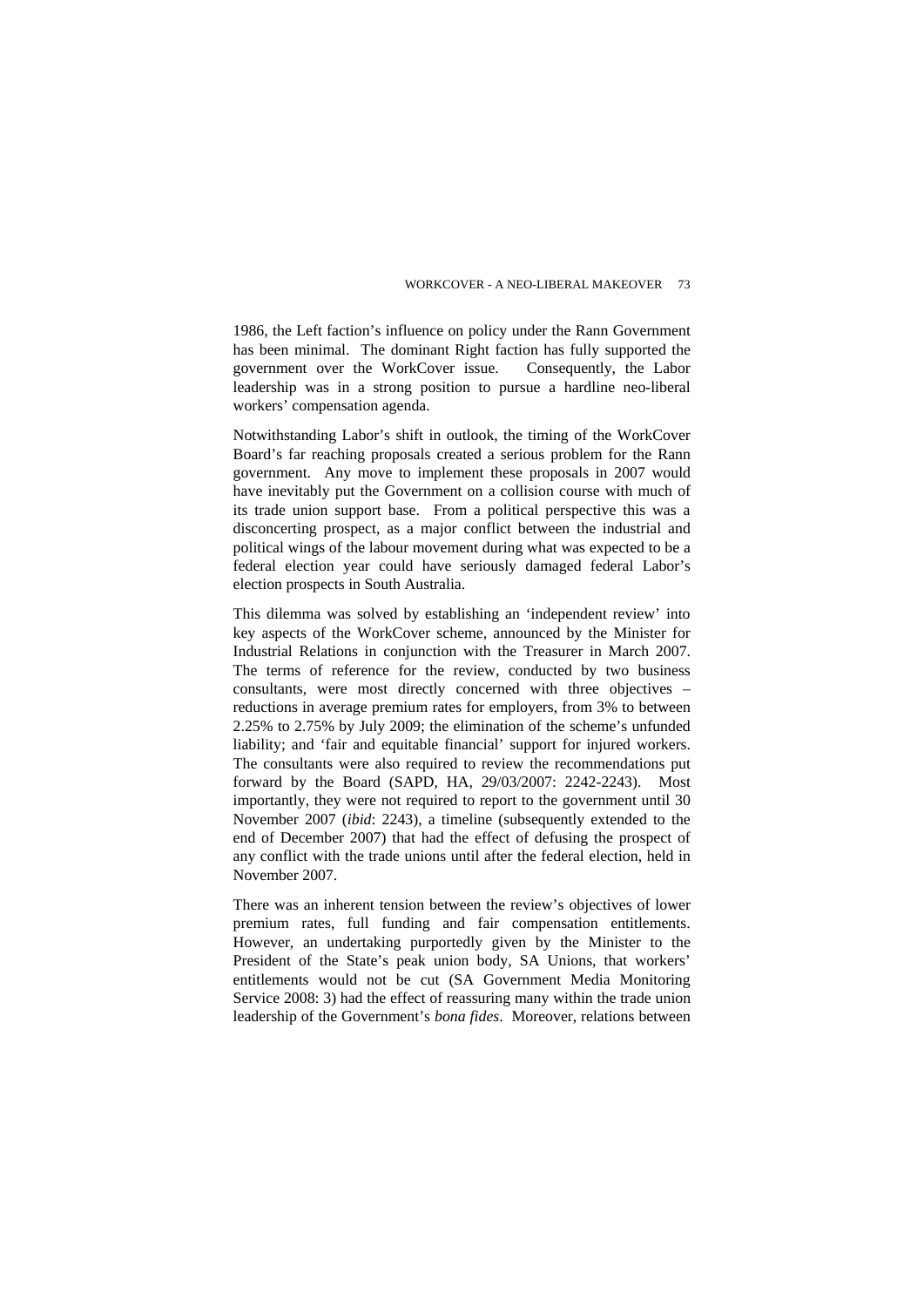SA Unions and the Rann government had generally been amicable, with both intimately involved in the Australia-wide campaign against the Howard government's *Work Choices* legislation. The upshot though was that, whereas the South Australian Labor government worked hand in hand with SA Unions throughout 2007 to defeat the Liberal Coalition federal government over 'unfair' industrial relations laws, it was poised to inflict its own unprecedentedly unfair workers' compensation laws on a largely unsuspecting labour movement a few months later.

The report that emerged from the review formed the basis of Labor's *Workers Rehabilitation and Compensation (Scheme Review) Amendment Bill*, formally announced by the Premier on 26 February 2008. Although more nuanced, this report largely endorsed the thrust of the WorkCover Board's report. Of the 18 proposals for legislative change, 15 were directly concerned with compensation payments and workers' legal rights and, of these, 5 endorsed recommendations by the Board; a further 8 were supported on a modified basis, whereas 2 were rejected.

For example, there was full support for the introduction of Medical Panels, the continued exclusion of access to common law damages and the proposal to discontinue weekly payments in the event of claims disputes (BCS and PwC 2007: 137, 126, 142). In relation to the Board's proposals on step-downs and work capacity reviews there was qualified support. Instead of an immediate reduction in weekly payments to 95% of pre-injury average weekly earnings followed by a further reduction to 75% after 13 weeks, the consultants favoured a step-down to 80% after 13 weeks. Not dissimilarly, they recommended that injured workers be subjected to work capacity reviews after 130, rather than 104, weeks of incapacity (*ibid:* 100, 112). There was also qualified support for the Board's non-economic loss proposals, with full support for the adoption of the 'whole person impairment' model of loss assessment but a rejection of the 10% eligibility threshold proposal in favour of a 5% threshold for physical impairment and a 10% threshold for psychiatric impairment (*ibid:* iii-iv). Notwithstanding these changes, the differences between the Board's position and the recommendations contained in the review report on these critical issues were essentially matters of degree rather than of principle.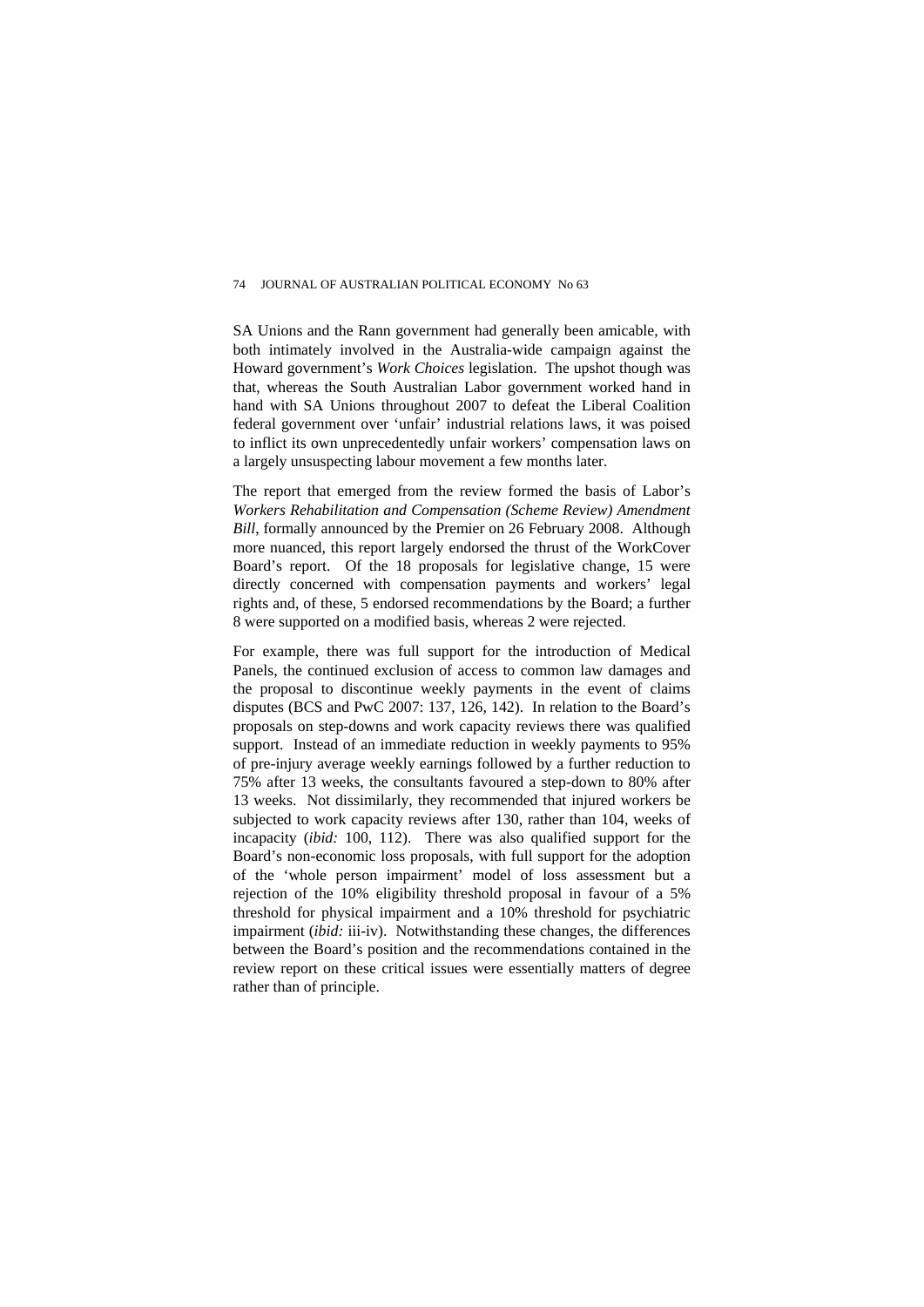Following the Premier's announcement, the Minister for Industrial Relations two days later gave his second reading speech on the Bill. During the intervening period, despite opposition from some sections of the backbench, the Bill was bulldozed through the Labor Caucus with the backing of the Right faction and the leadership of the Left. Debate on the Bill took place in the House of Assembly during March and at the beginning of April a number of minor concessions were made to the unions (Wright 2008: 1). The legislation was the subject of sustained criticism in the Legislative Council by the Greens, the other minor Parties and the Independents but, as Labor had the support of the Liberal opposition, it was eventually passed and assented to in June 2008 (SAPD, HA, 19/06/2008: 3896).

# **Concluding Comments**

The WorkCover Board's diagnosis of the scheme's financial difficulties was based on a faulty and self-serving analysis of WorkCover's performance. The scheme's inadequate return to work results were attributed almost exclusively to what was depicted as a lack of motivation by injured workers, which in turn was insinuated as being due to an overly 'generous' level of weekly payments. Evidence that challenged or contradicted this view was ignored and compounded by a failure to include any assessment of WorkCover's own contribution, or that of employers, to the scheme's unacceptable return to work outcomes.

Certainly, there is little doubt that WorkCover's management of the scheme has been a fundamental problem. The outsourcing of its claims management responsibilities – its core business – has been a conspicuous and ongoing failure (Purse 2009). More generally, WorkCover has widely been regarded as having failed to adequately manage its injury management and rehabilitation responsibilities. This failure was highlighted in 2002 by the Stanley Committee which found that many of the scheme's problems derived from WorkCover's inability "to provide early, appropriate rehabilitation and to devise innovative and appropriate return to work arrangements" (Stanley *et al* 2002: 33). These criticisms have continued (Self Insurers of South Australia: 2-11, Australian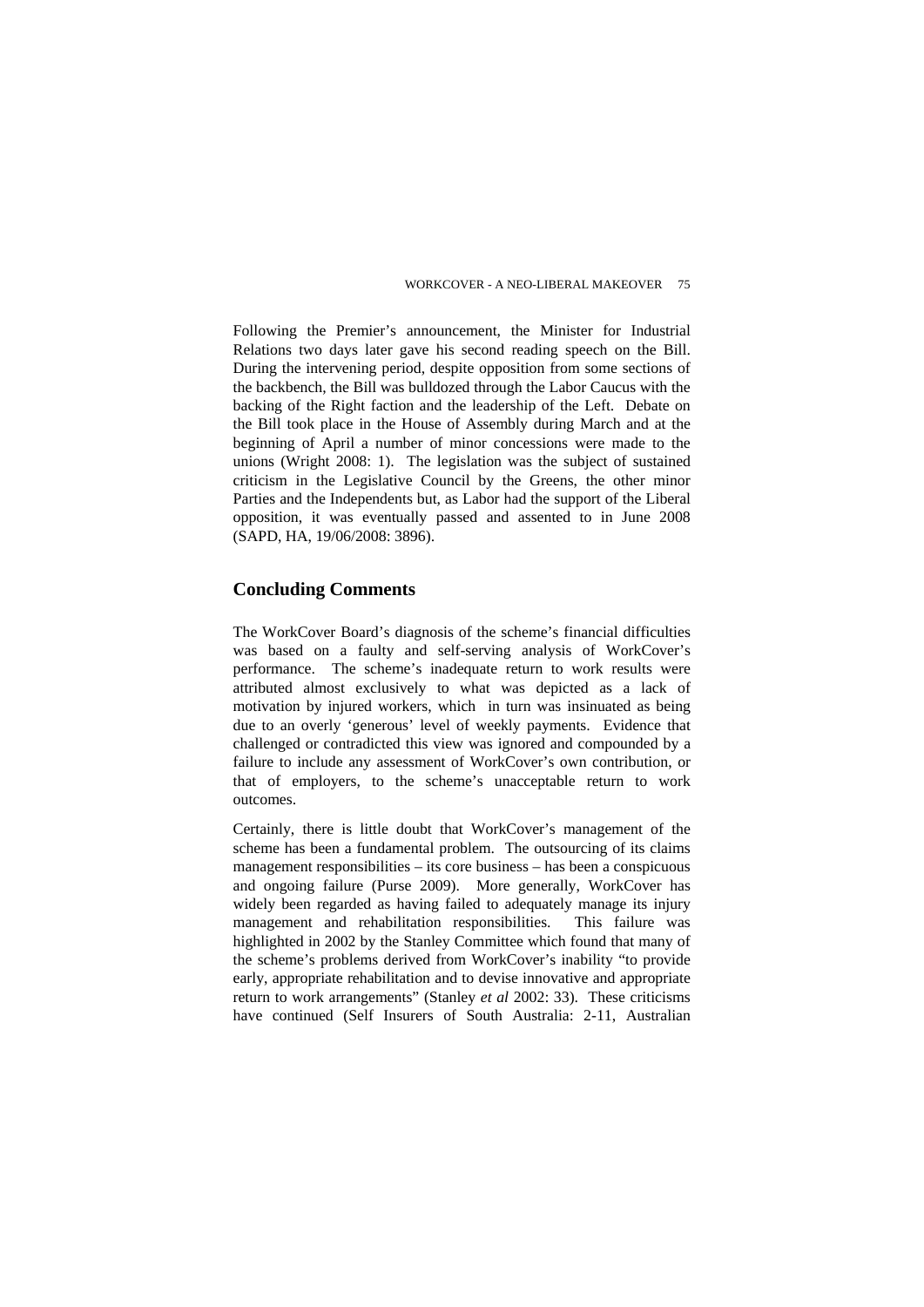Lawyers Alliance 2007: 61-64, SA Unions 2007: 8-9), particularly in relation to WorkCover's poorly focused management of the 'long tail' of claimants which, though relatively small in number, constitutes a large percentage of the scheme's outstanding liabilities.

The real significance of the Board's report was twofold. First, it papered over the scheme's long-standing management failures. Second, it provided a policy platform designed to make possible an early reduction in the average premium rate for South Australian employers, based on a legislative program of unprecedented cuts in compensation payments to injured workers.

Although the Government did not fully endorse all of the WorkCover Board's proposals for change, it did embrace the essential scheme design elements to facilitate this outcome*.* Under the legislative provisions enacted in June 2008, weekly payments reduce to 90% after 13 weeks of incapacity and to 80% after 26 weeks, followed by work capacity reviews for most of those incapacitated for more than 130 weeks (WRACA 1986: ss.35-35C). Many workers with a permanent impairment will no longer be able to obtain non-economic loss payments because of the 5% impairment threshold now in place for physical injuries (ibid: s. 43), while those who do qualify will have to contend with the new 'whole person impairment' method of assessment. There are also various restrictions on the capacity of workers to challenge decisions by WorkCover; notably the discontinuation of weekly payments where a dispute arises in relation to weekly payments (*ibid*: s. 36) and the absence of any right to be represented in proceedings before Medical Panels or to appeal Panel decisions (*ibid*: ss. 98G-90H).

Having withstood the onslaught on workers' entitlements that reached its pinnacle during the 1990s, the South Australian WorkCover scheme was subjected to a neo-liberal makeover in 2008. In supporting the thrust of the WorkCover Board approach, the Rann government has emulated Victoria's right-wing Kennett Government in providing a legislative framework that will deliver a cut-price workers' compensation scheme for employers. In providing bipartisan support for this neo-liberal solution, it has legitimised assaults on workers entitlements as the default option for dealing with problems of scheme management. The inexorable result is that thousands of injured workers will be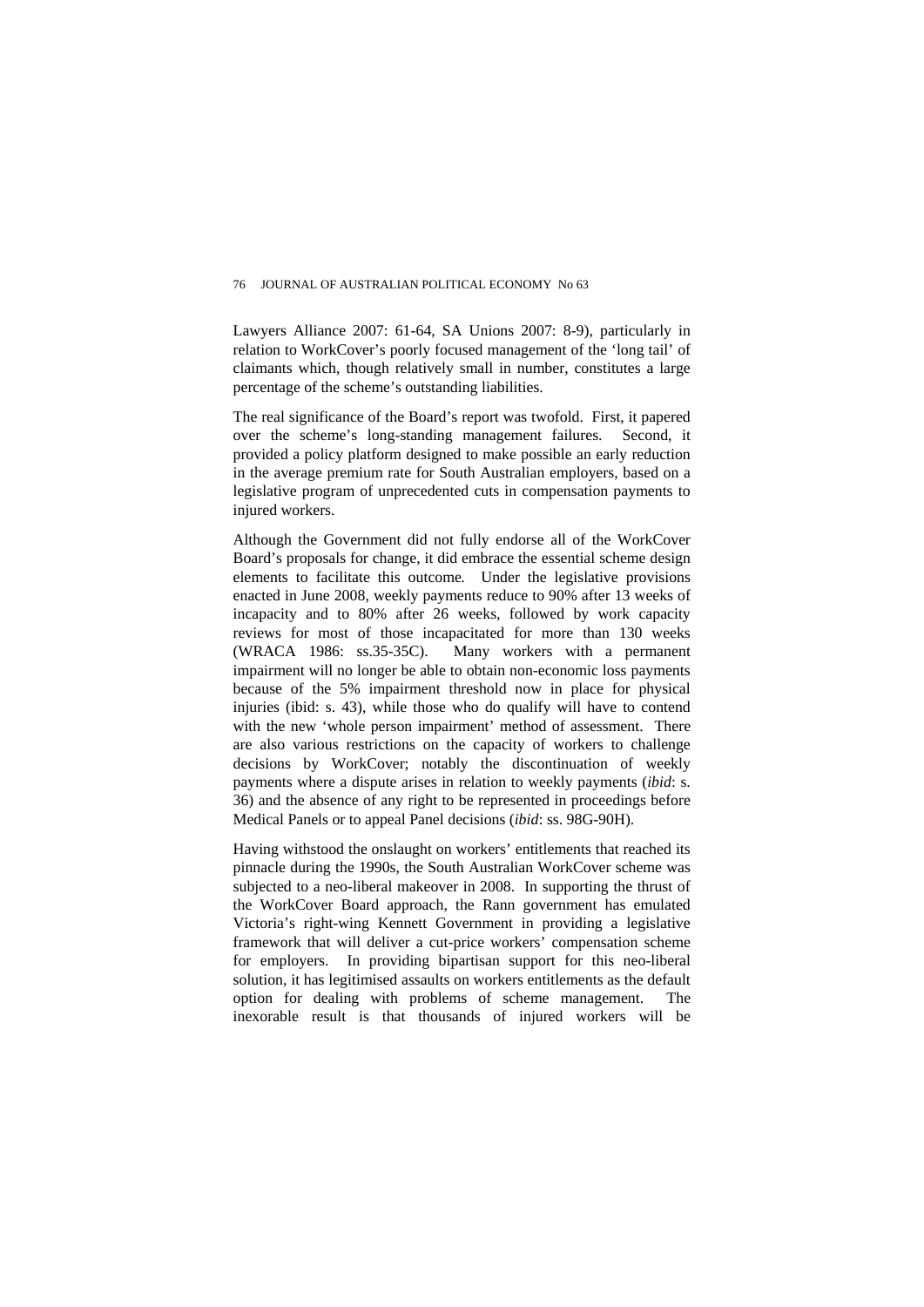disadvantaged as a result of the new WorkCover provisions. In the process, Labor's changes will also dramatically increase the cost shifting associated with work-related injury and disease from South Australian employers to workers and the federal, taxpayer funded, social security system.

*Kevin Purse is Senior Research Fellow, Hawke Research Institute, University of South Australia.* 

#### *kevin.purse@unisa.edu.au*

*The author thanks Frank Stilwell, Rob Guthrie and the journal's anonymous referees for their helpful suggestions, noting that remaining errors are solely his responsibility. An earlier version of this article was based on consultancy work conducted during 2007 on behalf of SA Unions and the Public Service Association of South Australia on issues arising from the November 2006 report by the WorkCover Board.* 

## **References**

Access Economics (2003), *Review of Methodology and Estimates of Workplace Fatalities for the National Occupational Health and Safety Commission*, Sydney.

Australian Bureau of Statistics (2008), *Employee Earnings, Benefits and Trade Union Membership Australia, August 2007*, Cat. No. 6310.0, Commonwealth of Australia, Canberra.

Australian Bureau of Statistics (2000), *Employee Earnings, Benefits and Trade Union Membership Australia, August 1999*, Cat. No. 6310.0, Commonwealth of Australia, Canberra.

Australian Bureau of Statistics (2006), *Work-Related Injuries, Australia 2005-06*, Cat. No. 6324.0, Commonwealth of Australia, Canberra.

Australian Lawyers Alliance (2007), *Review into the South Australian Workers Rehabilitation and Compensation Scheme – ALA (SA) Submission*, Adelaide.

Australian Safety and Compensation Council (2009), *The Costs of Work-related Injury and Illness for Australian Employers, Workers and the Community*, Commonwealth of Australia, Canberra.

Australian Safety and Compensation Council (2006), *Comparison of Workers' Compensation Arrangements in Australia and New Zealand*, Commonwealth of Australia, Canberra.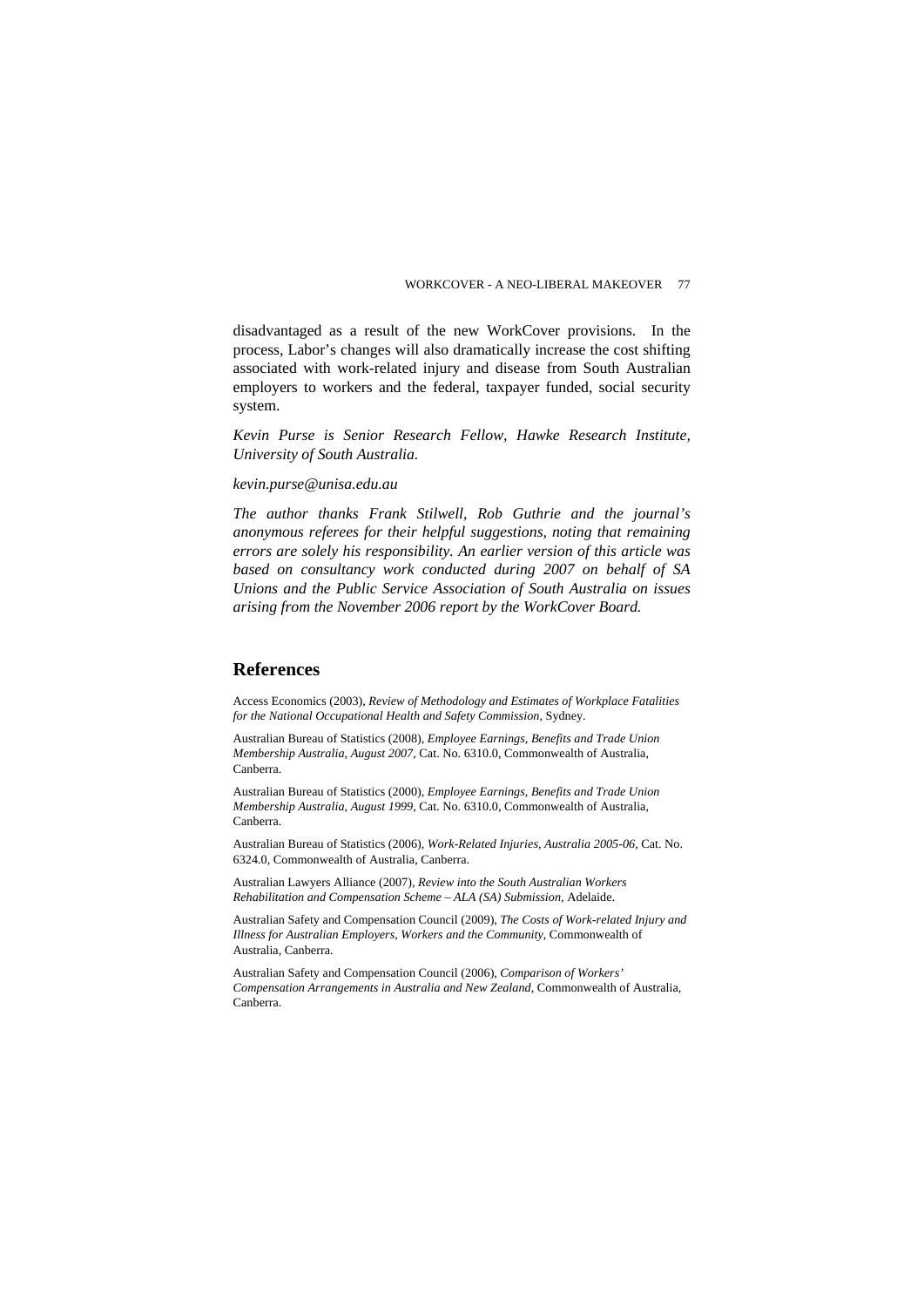Byrne, D. E. (1980), *A Workers Rehabilitation and Compensation Board for South Australia – The Key to Rapid Rehabilitation and Equitable Compensation for those Injured At Work*, Adelaide.

Bracton Consulting Services Pty Ltd and PricewaterhouseCoopers (2007), *Review of the South Australian Workers' Compensation System Report*, Adelaide.

Campbell Research & Consulting (2006), *2005/06 Australia & New Zealand Return to Work Monitor*, Melbourne.

Campbell Research & Consulting Pty Ltd (2001-2006), *Australia & New Zealand Return to Work Monitor*, Melbourne.

Foreman, P., Murphy G. and Swerissen H. (2006), *Facilitators and Barriers to Return to Work: A Literature Review*, Melbourne, Australian Institute of Primary Care.

Giles, J. and Watson, J. (2006), The Minority Report To: Minister for Industrial Relations re: Workcover Scheme Status, pp. 10-11 in SA Unions (2007), *Submission from SA Unions to the Review into the South Australian Workers Rehabilitation and Compensation Scheme*, Adelaide.

Heads of Workers Compensation Authorities (2005), *Comparison of Workers' Compensation Arrangements in Australia & New Zealand*, Melbourne.

Heads of Workers Compensation Authorities (1996), *Comparison of Workers' Compensation Arrangements in Australian Jurisdictions, Melbourne.* 

Ison, T. G. (1989), *Workers' Compensation in Canada*, (2nd Ed.), Toronto, Butterworths.

Owen, M. (2009), Business Tires of Crisis Excuse, *Weekend Australian*, 4-5/04/2009, p. 27.

Purse, K. (2009), Outsourcing Myths and Workers' Compensation Claims Management, forthcoming.

Purse, K. (2005), The Evolution of Workers' Compensation Policy in Australia, *Health Sociology Review*, Vol. 14, No. 1, pp. 8-20.

Purse, K. (2000), Common Law and Workers' Compensation in Australia, *Australian Journal of Labour Law*, Vol. 13, No. 3, pp. 260-277.

SA Government Media Monitoring Service (2008), *News/Talk Back Precis, Breakfast Period*, 27/02/08, Adelaide.

SA Unions (2007), *Submission from SA Unions to the Review into the South Australian Workers Rehabilitation and Compensation Scheme*, Adelaide.

*Second Annual Report of the Senior Judge Industrial Relations Court and the President Industrial Relations Commission*, (2008), Adelaide.

Self Insurers of South Australia Inc (2007), *Proposed Legislative Change to the South Australian Workers Rehabilitation and Compensation Scheme*, Adelaide.

South Australian Government Media Monitoring Service (2008), *News/Talkback Radio Précis, Breakfast Period*, Adelaide, 27/02/2008.